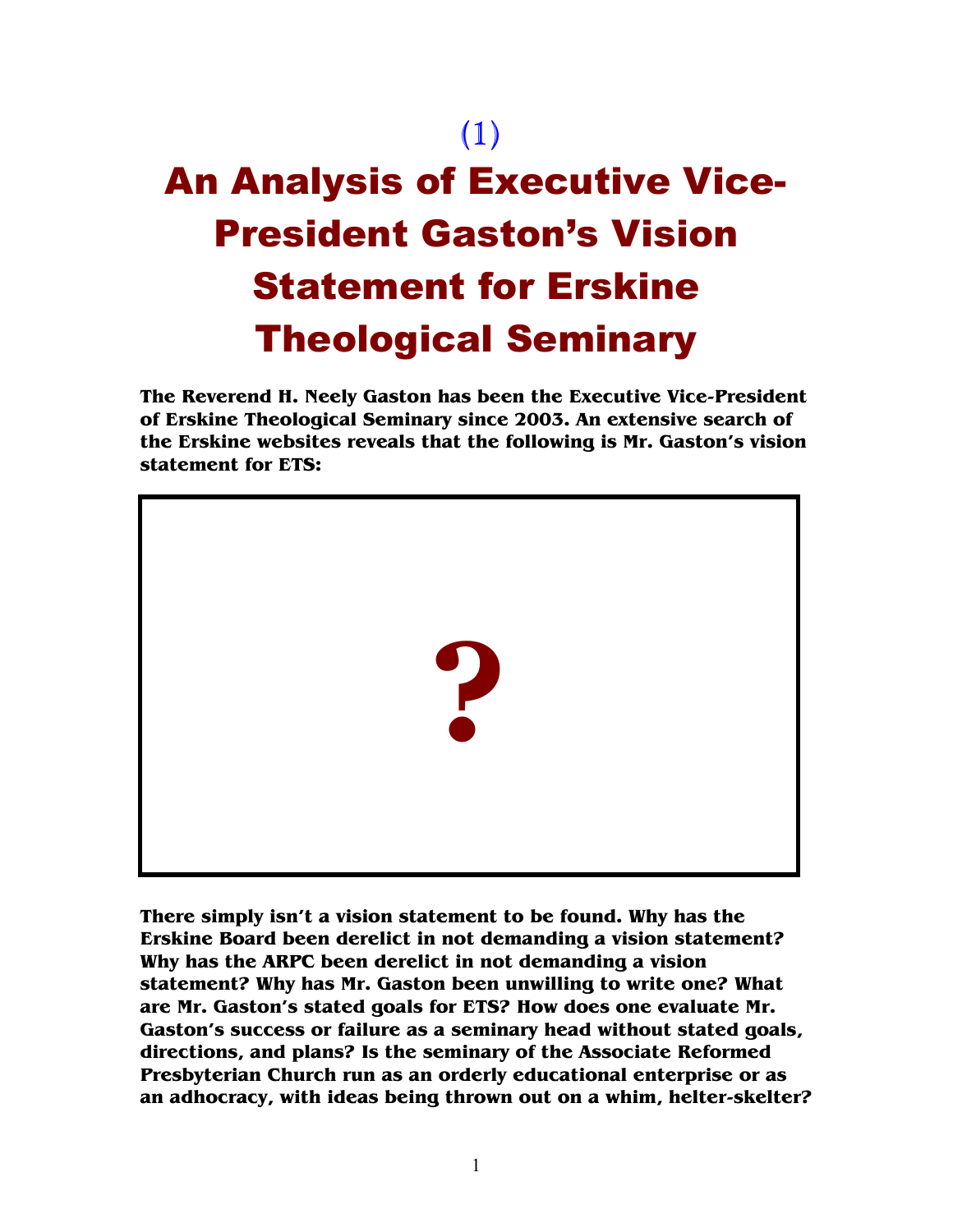**The only way to assess the vision of Mr. Gaston for ETS is to examine his policies since 2003.** 

- **April 1, 2003 (An Interesting Date). Mr. Gaston was appointed Vice-President of ETS. Because there were questions regarding his academic and administrative qualifications, a two-headed arrangement was devised: Mr. Gaston was appointed the Executive Vice-President of the seminary and given administrative and development tasks, and Dr. R. J. Gore was made Academic Dean and, as the title indicates, Dr. Gore was expected to manage academic affairs. One wonders as to the feasibility of this two-headed arrangement; however, the arrangement dissolved almost immediately when Dr. Gore, a reserve chaplain in the Army, was called to active duty and deployed to Iraq for a year.**
- **2004 (The Institute for Reformed Worship). The securing of the services of Dr. Hughes Oliphant Old and the opening of the Institute for Reformed Worship are outstanding accomplishments. Mr. Gaston is to be commended. Dr. Old is an internationally known scholar in the Reformed community. This Institute for Reformed Worship that is centered on Dr. Old's written legacy in preaching and worship is quite a coup for a small seminary. The D.Min. program that is the focus of the Institute for Reformed Worship is greatly respected. The moving of the program to the Columbia site gives the Institute for Reformed Worship greater visibility.**
- **2004 (New York City Extension). There was an abortive attempt to open an ETS extension site in New York City. It seems that this attempt was launched without proper authorization from the New York state authorities. Fortunately, no legal actions were taken and ETS was not sued.**
- **2004 (AME Withdraws Approval). The African Methodist Episcopal Church severed its longstanding relationship with ETS. This resulted because of conflict between Mr. Gaston and Bishop P. W. Williams II. According to Mr. Gaston, the Bishop called him terms that identify him as a racist. Wow!**
- **2005 (Columbia Extension). The opening of the Columbia, S.C., site is significant and Mr. Gaston is to be congratulated. The generosity of the First Presbyterian Church, Columbia,**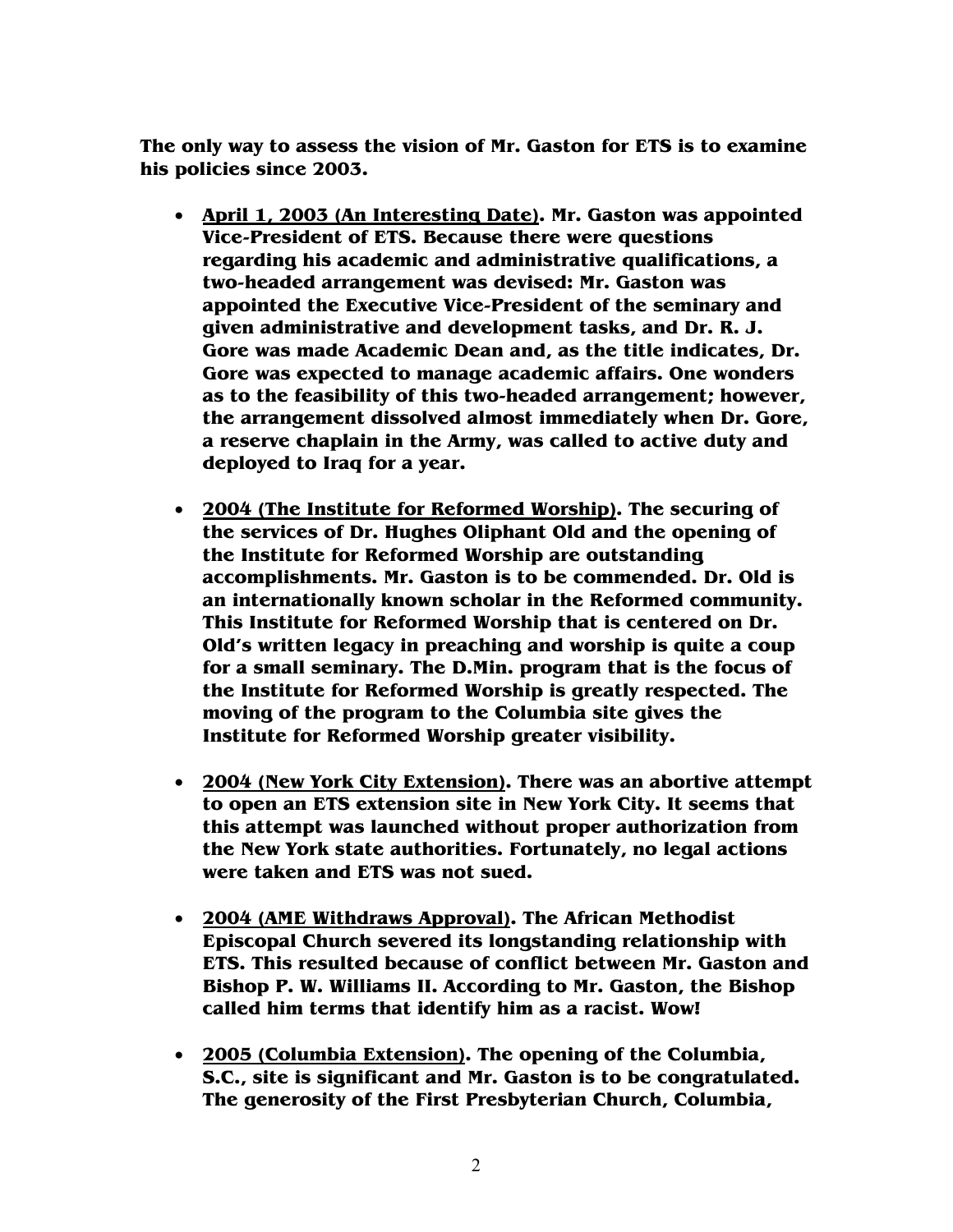**S.C., is much appreciated. In the opinion of the Editor of ARPTalk, this site gives the hope of a future to ETS.** 

- **2006 (Gore Removed). Dr. Gore was removed as Academic Dean at Mr. Gaston's request. As far as anyone knows (but openness is not a hallmark at Erskine) there was no inquiry into this matter by the Seminary Committee or the Board. One wonders what Mr. Gaston was thinking. At this time the financial stability of ETS rests on the D. Min. Army Chaplaincy program that Dr. Gore has been able to arrange for ETS. Dr. Gore's rank as a full colonel, his military connections, his participation in the War College, and his war experience did not hurt ETS in the renewal process with the Army. Mr. Gaston may have met the Generals, but Dr. Gore calls them "Sir" and probably has been deployed to a war zone with them.**
- **2006 (UMC Withdraws Approval). The University Senate of the United Methodist Church declined to renew the longstanding status of Erskine Seminary as an approved seminary for United Methodist ministerial candidates. What happened? Why was Dr. Michael Bush hired at that time instead of a minority faculty member to replace UM professor, Dr. Luonne Rouse? Did Mr. Gaston not realize that an audit was coming, that the UM University Senate was deadly serious about minority representation, and why did he put ETS in a place of jeopardy? At one time ETS had 150 Methodist students. This does not portend well for a secure financial future under the present arrangements at ETS.**
- **2006 (Professor's Academic Freedom Restricted). In an Old Testament class on the Pentateuch that was taught by Dr. Doug Culver, there was a discussion regarding the ordination of women to the ministry. Two female students asked why Dr. Culver was opposed to women's ordination. They wanted to know why Dr. Culver would not affirm their desire to be ministers. Dr. Culver granted them the right to think as they wanted but he affirmed the position of the ARPC of which he was a minister in good standing. The two women complained to Mr. Gaston. Mr. Gaston confronted Dr. Culver in a hostile manner, accusing him of not supporting the mission of ETS, and then in a faculty meeting threatened all faculty members with dismissal if they failed to support the mission of ETS. Apparently, Mr. Gaston had forgotten that academic freedom in the classroom applies to both professor and student.**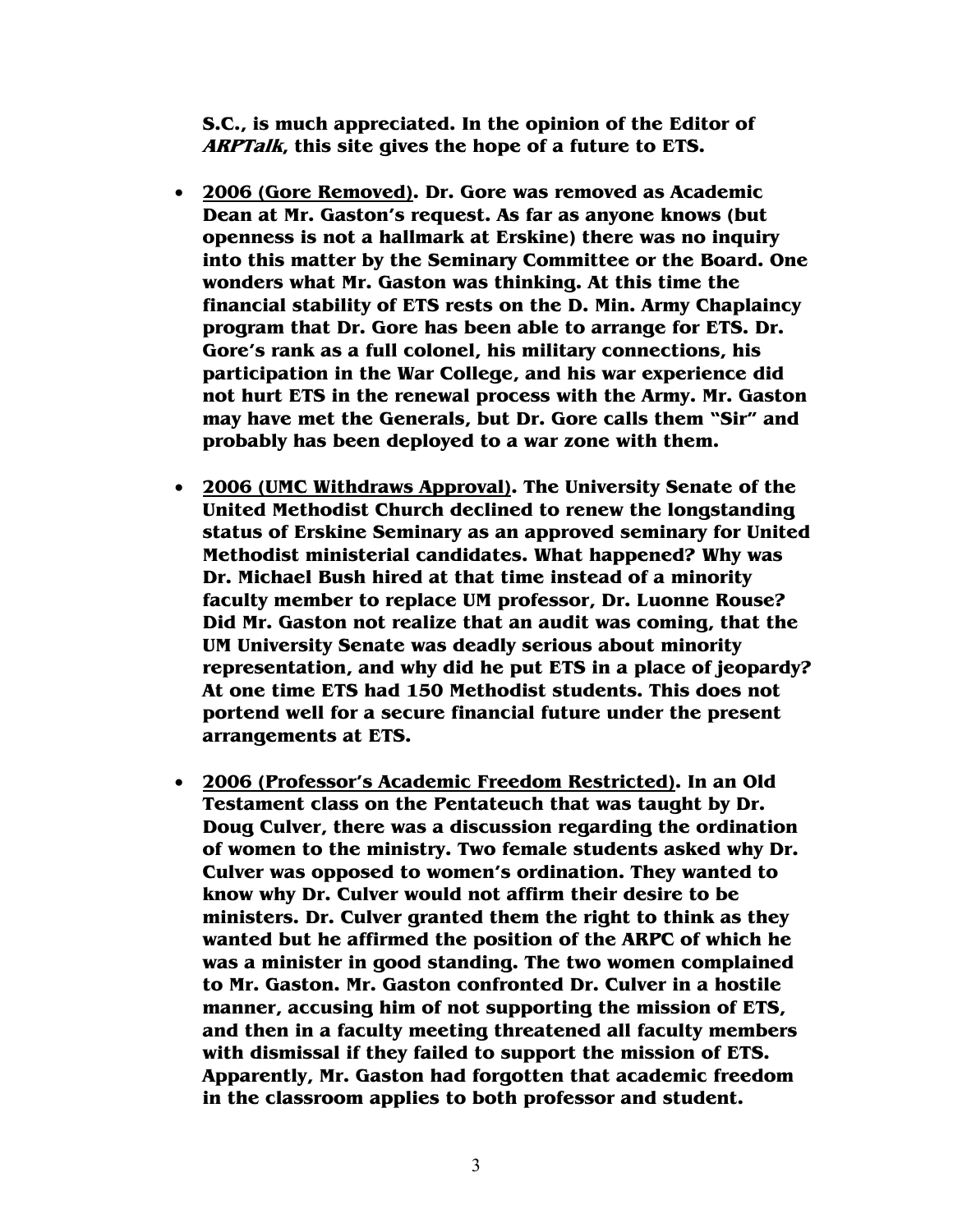**Apparently, Mr. Gaston thinks that any ARP professor who is an ordained minister in the ARPC and who affirms the position of the ARPC on ordination issues is in conflict with the seminary of the ARPC. Apparently, Mr. Gaston was unable to go to Dr. Culver and deal with this issue quietly (one might even say according to Matthew 18). Apparently, Mr. Gaston did not know how to seek advice on this issue from those who have had to deal with it in the past. Dr. Culver was shaken by this experience and spoke of it to various members of the Second Presbytery. The Editor of ARPTalk is one of the people to whom Dr. Culver talked.** 

- **2007 (Staff Issues). The longtime Registrar and Financial Aid Director filed a lengthy set of charges against Mr. Gaston for abusive behavior and resigned. There was no Board investigation.**
- **2007 (Intimidation). Because of a conflict between a Erskine College Vice-President and a student, representatives from the Minister and His Work Committee of Second Presbytery met with President Randy Ruble and expressed concerns about a "culture of intimidation" at Erskine. In this meeting the behavior of Mr. Gaston was one of the matters discussed.**
- **2008 (The Re-emergence of Neo-orthodoxy at ETS). Because of the meeting of the Calvin Colloquium at ETS, a member of First Presbytery, Rev. Ed Fleagle, Pastor of our congregation in Jacksonville, N.C., became disturbed at what he saw as a PC(USA) and Neo-orthodox takeover of "our seminary." He was especially disturbed that the provisions of the John H. Leith Chair state that a PC(USA) minister who represented the theological positions of John H. Leith had to fill the Chair. Mr. Fleagle presented his finding to the Session of his congregation and a memorial was framed and sent to First Presbytery asserting that Leith "affirmed, believed, wrote, and taught Neo-Orthodoxy as an acceptable position." Amazingly, the new Academic Dean of ETS, Dr. Robby Bell, presented a paper that relied on selective quotations from Leith and from Wikipedia. Incredibly, he contended that John H. Leith was not Neo-Orthodox/Barthian in his theological views. Dr. Bell must be the only academic in the world who holds that view. Even Dr. Leith acknowledged his considerable debt to Karl Barth and affirmed that his views were in the tradition of Neo-**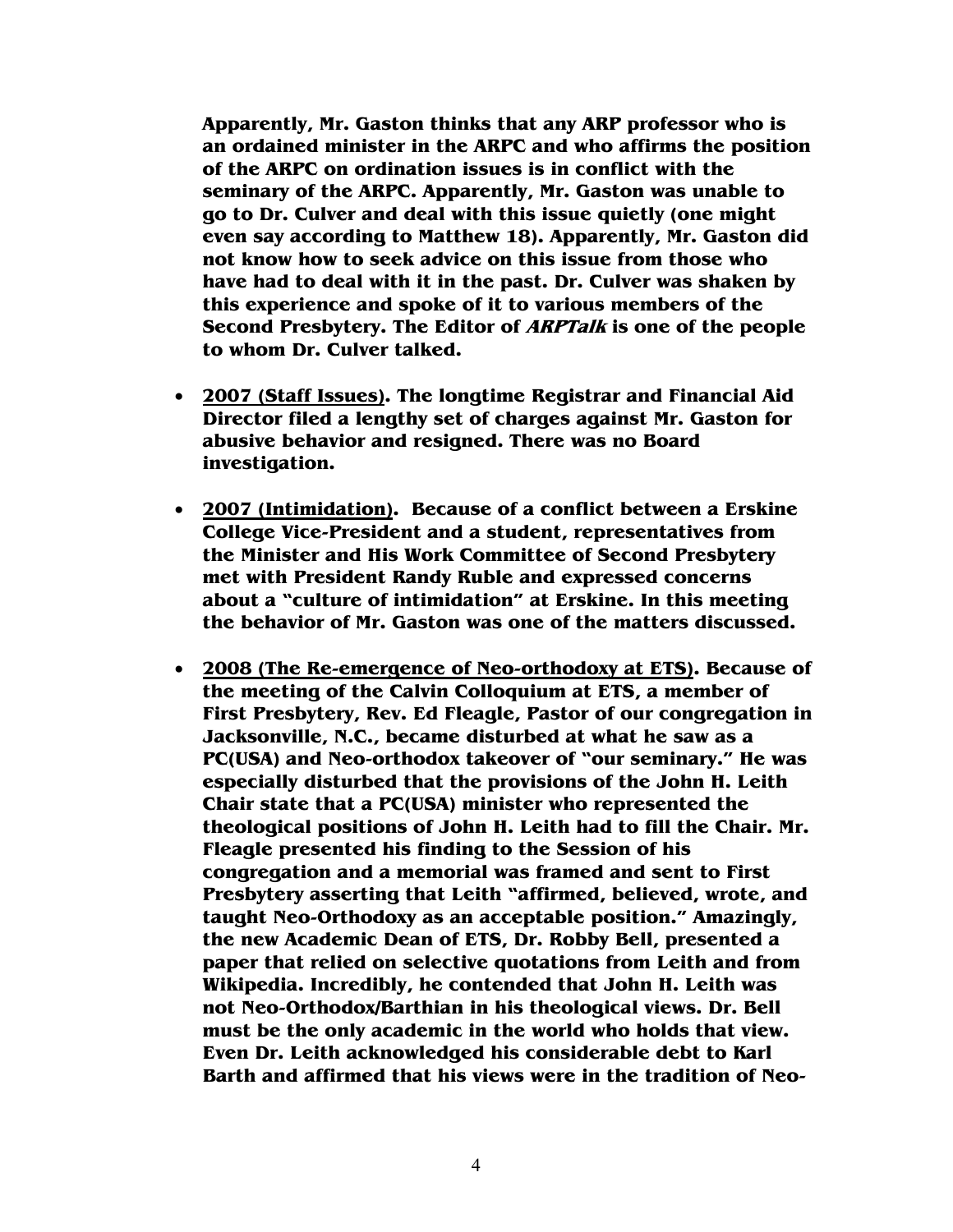**orthodoxy and Karl Barth. (For a copy of Dr. Bell's paper see the attachment: "ARPTalk(7)—Attachments, [1].")** 

- **2008 (Letter of Complaint). In May Rev. Mark Wright, the Pastor of our Unity congregation in Second Presbytery, wrote a letter of complaint and concern to Mr. Gaston stating that, in a Th.M. course, "Theological Hermeneutics," in which he was enrolled, Professor Richard Burnett presented the teachings of Karl Barth as both "the answer to liberalism and the corrective to evangelicalism." He also stated that the class was characterized by "an aggressive promotion of Barth and his views." Mr. Wright expressed concern "that the seminary has hired a professor who is a Barthian and unashamedly uses his position in the classroom to promote the theology of one whose views are so at variance with the confessional standards held by our denomination and its seminary." Mr. Gaston chose to deal with this affair as a personal grievance and set up an ad hoc committee to deal with it. Mr. Gaston did this in spite of the fact that Mr. Wright objected that his letter was not a personal "grievance" against Dr. Burnett but "a complaint about the direction of the Seminary." Subsequently, the Grievance Committee in its finding noted "that at heart, this is a much larger issue of ARP denominational identity, and consequently the identity of Erskine Theological Seminary."**
- **2008 (Secret Tenure). In an unprecedented manner that was quiet and without any public acknowledgment, Dr. Richard Burnett was granted tenure. Tenure is no small matter for an academic and the community that grants it. Why did Mr. Gaston choose to act in this stealthy manner? Was he not farseeing enough to recognize that a firestorm would break out? Did he even care what the members of the ARPC thought?**
- **2008 (Faculty Division). During a spirited April faculty meeting in which the authority of the Bible was discussed, both Dr. Richard Bush and Dr. Michael Bush expressed doubts regarding the inerrancy of the Bible. However, in public pronouncements that followed Mr. Gaston gave the impression that the entire ETS faculty affirmed the inerrancy of the Bible. He even did this before the Erskine Committee at the meeting of the General Synod. When confronted that this was not the case, he was left red-faced.**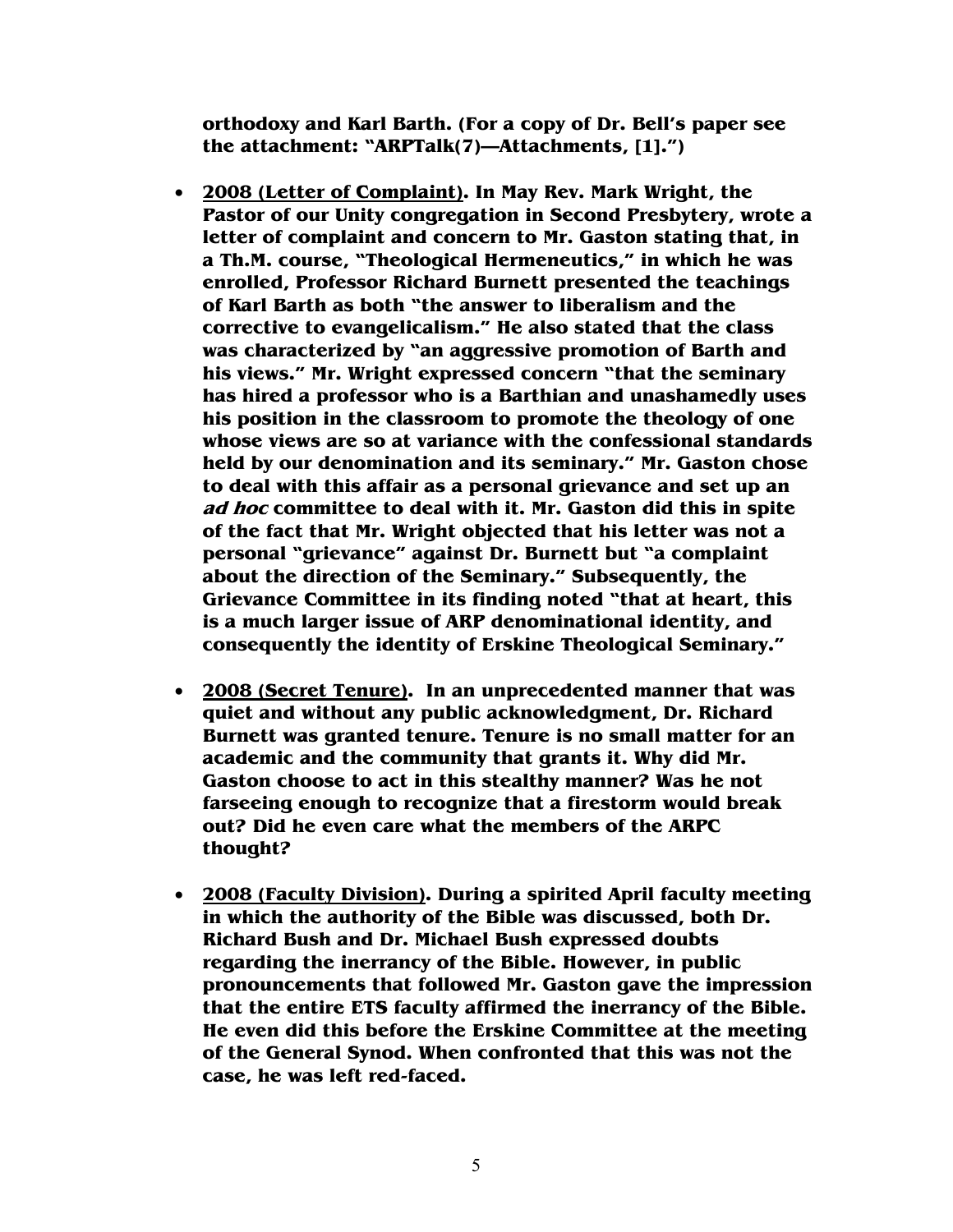- **2008 (Presbytery Advocate). With all sorts of questions regarding the theological soundness of ETS reverberating around the ARPC, shockingly, Mr. Gaston engaged in a floor debate in Second Presbytery's Fall Meeting that involved a member of Second Presbytery, Dr. Tom Richie, whose theological convictions and ecclesiastical practices have been called into question. In the aggressive manner in which Mr. Gaston debated, one would have thought that he was Mr. Richie's advocate. What was Mr. Gaston thinking?**
- **General (Loss of ARP Students). The year before Mr. Gaston became the Executive Vice-President of ETS there were more than 50 ARP students attending ETS. At that time there seemed to be an ARP Renaissance at ETS. Today ARPs are hard to find at ETS. To find the seminary of the ARPC one has to drive to Reformed Theological Seminary-Charlotte. If memory has not failed, last year three ARP M.Div. students graduated from ETS. Of the monies that are allocated to Erskine from General Synod, ETS gets approximately \$300,000. If the author is still able to do his math, this means the General Synod spent \$100,000 last year per ARP M.Div. graduate from ETS. Is this the wisest stewardship of our shrinking resources? We could have sent those students to any seminary in the world and put them up like kings!**
- **General (Hiring Policy). There are complaints as to how Mr. Gaston handles the hiring and allocation of faculty. For example, it appears that a number of important positions have been filled without formal searches. There are strict guidelines for an academic community. Are these violations of institutional protocols and the procedures and expectations of accrediting agencies? If the answers to these questions appear in the positive when ATS and/or the Southern Association do an audit, the experience will be most painful.**
- **General (Summer Absence). One wonders as to the wisdom of Mr. Gaston spending his summers at Bonclarken involved in camp ministries. What he does is commendable, but is it a wise use of his time? What of the perception? These last few years have been times of a declining student body and a loss of revenue for ETS. Would it not be prudent for Mr. Gaston to be found in his office at Due West during the summer months, seeking to attract students and finding financial support? If the reason he is working at the summer camps is to**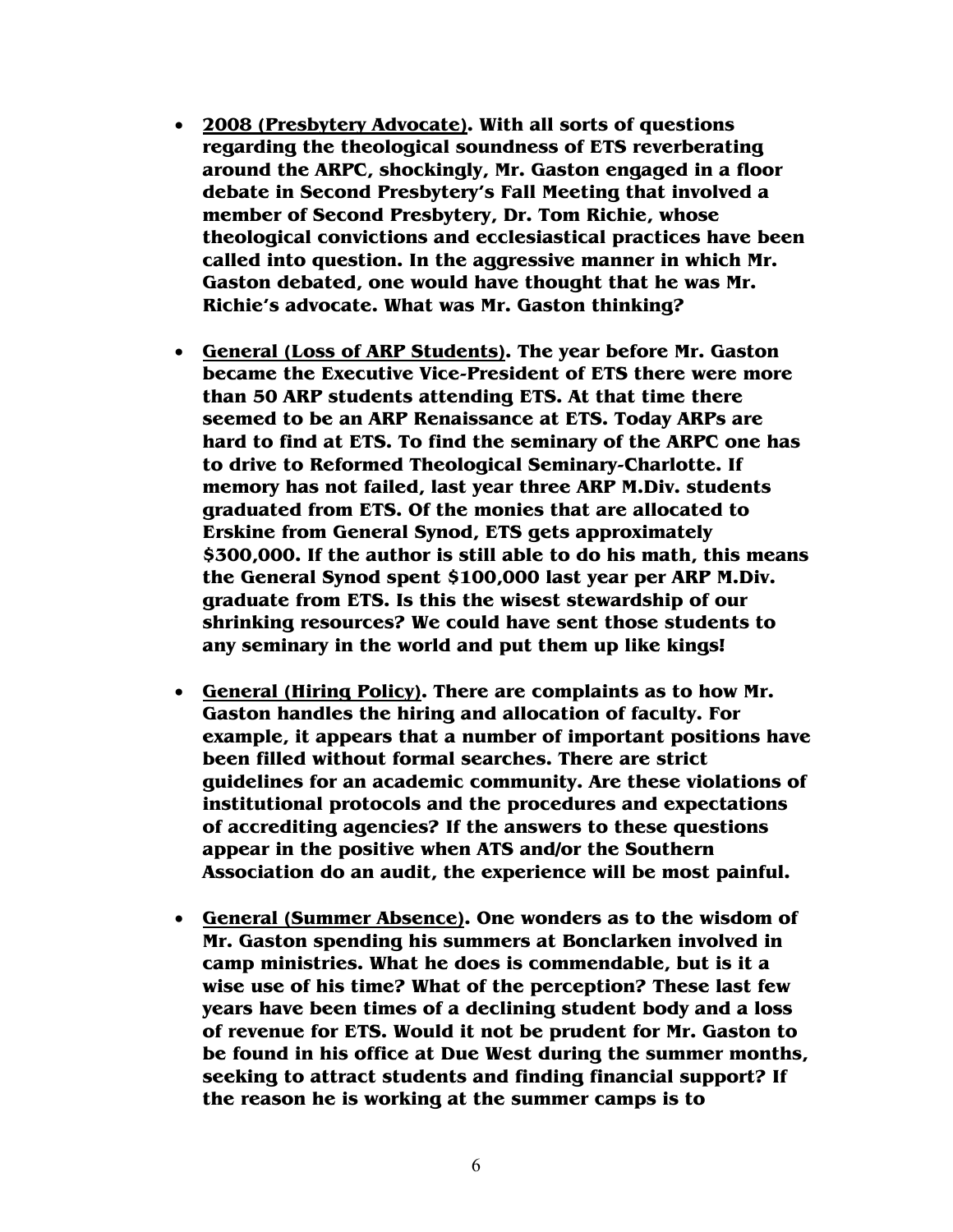**supplement his income, then the Board needs to increase his salary so that he is free to do the work of being the head of a seminary.** 

**The task now is to analyze the above events and conjure from the parts a vision statement. What will it look like?** 

- **1. The leadership style has reflected more of an adhocracy rather than strategic design. The Columbia site and the Institute for Reformed Worship have been successful. Other attempts have been abortive and, in some cases, nearly disastrous.**
- **2. The ARP Renaissance that had begun under Mr. Gaston's predecessor has withered and died. For good or ill, Mr. Gaston is faced not with the trust and goodwill but the suspicion and doubt of many in the General Synod.**
- **3. The Burnett and Bush controversy is not going to fade into obscurity any time soon. The issues involving these two men go far beyond their views on the Bible. At the heart of the discussion is how the ARPC is defining herself and the willingness of ETS to follow the lead of the church. Many in the General Synod are asking why is it that the General Synod is giving \$300,000 per year to the ministry of ETS and ETS is looking to other constituencies that have not given ETS any financial backing in the past or present. Indeed, the ARPC desires to be proud of ETS and to support ETS financially in a greater way, but it seems that the leadership of ETS does not want the affection or the largesse of the ARPC.**
- **4. If the goal of Mr. Gaston has been to draw ETS closer to the ARPC, he has not succeeded. If the goal of Mr. Gaston has been to build strong community among the ETS faculty, he has not succeeded. If the goal of Mr. Gaston has been to increase the number of M.Div. students at ETS, he has not succeeded. If the goal of Mr. Gaston has been to increase the number of ETS's constituencies, the losses of the AMEC and the UMC seem to indicate that he has not succeeded.**
- **5. As Lot pitched his tents toward Sodom on the plain of Jordan, is Mr. Gaston seeking to pitch the tents of ETS toward Sodom on the plain of the PC(USA)?**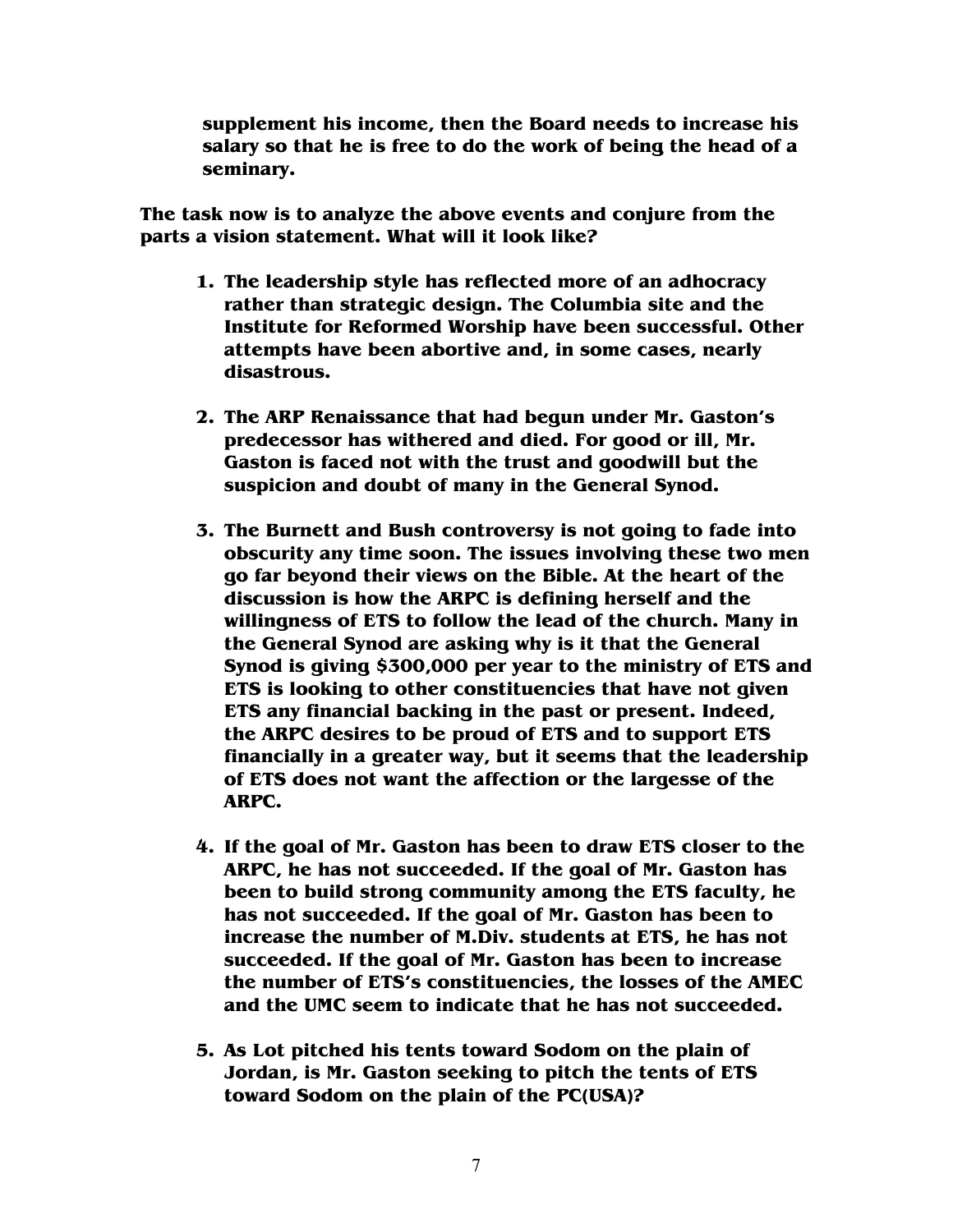#### **6. Further analysis the author leaves to the reader.**

### **These are some of my thoughts,**

Charles W. Wilson

**Charles ("Chuck") W. Wilson** 

**(continue to article 2)**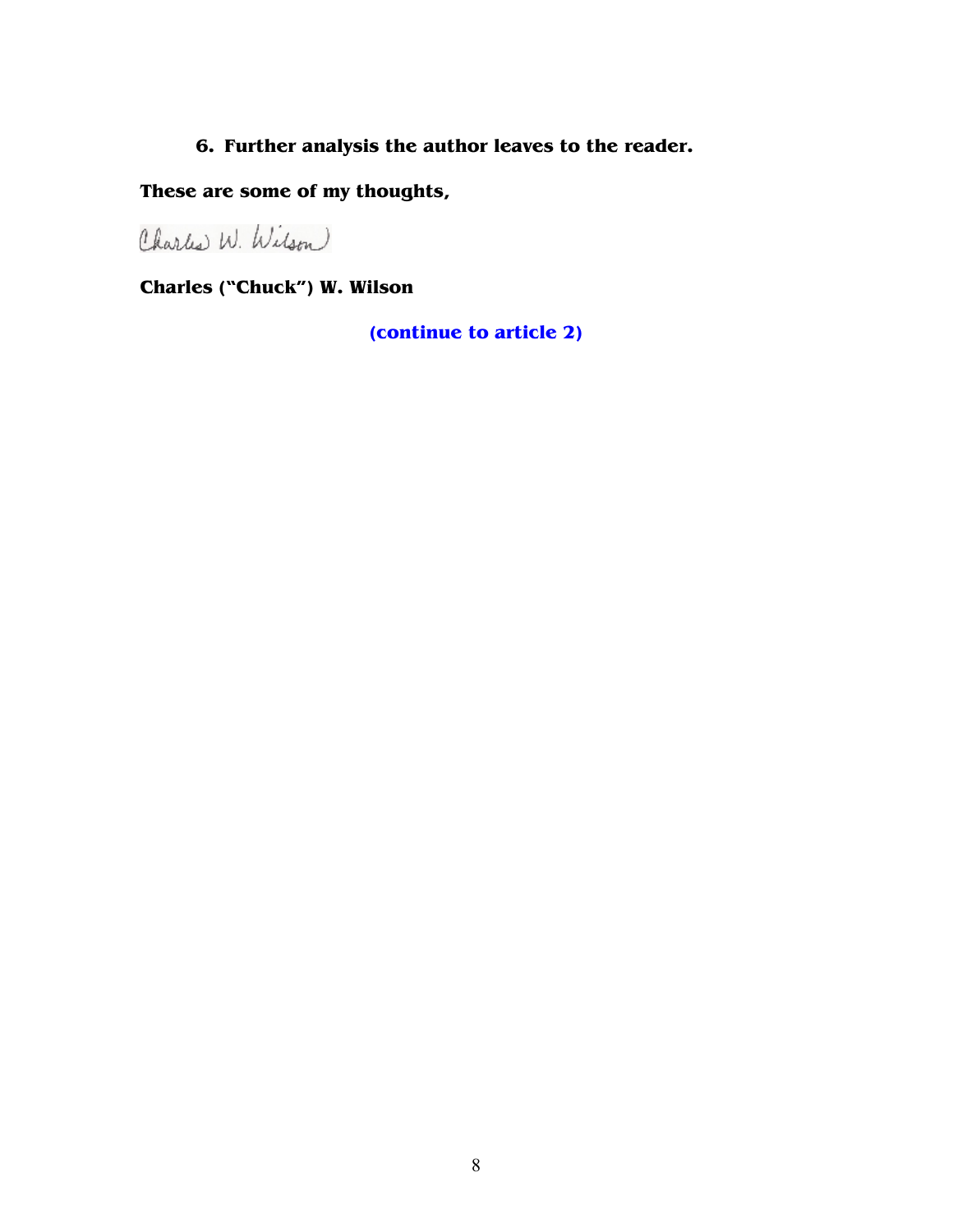(2)

## An Analysis of the Erskine Board Meeting

**The Fall Meeting of the Erskine Board took place at Due West, SC, on October 16 and 17, with the Seminary Committee meeting the day before. Below is a summary of the meeting according to the Erskine NetNews.** 

#### **Erskine Board of Trustees hears latest on Moffatt Dining Hall restoration**

**Meeting as a group for the first time since the summer fire that extensively damaged one of the social hubs of the Erskine College and Seminary campus, the Board of Trustees heard a report Friday from President Randall T. Ruble about the restoration of Moffatt Dining Hall.** 

**Ruble told the board during its meeting in the Daniel-Moultrie Science Center auditorium that the institution has faced a few obstacles in its effort to rebuild the dining hall, which was rendered unusable following the July 10 fire.** 

**Erskine utilized the Dixie High School cafeteria for several weeks after the fire and has been using the mezzanine of the Galloway Center to feed students, faculty and staff since the fall term began in September.** 

**"The problem has been working through the details," Ruble said of the delay in rebuilding, but he expects the work to begin in earnest soon.** 

**"I want to assure you we have done everything humanly possible (to resolve any issues and get the Moffatt rebuilding under way)," the president told the board.** 

**Ruble said the construction company estimates the project will take about three months to complete.** 

**In other business:** 

**- The strategic plan for 2008-13 was approved by the board.** 

**- Board Chairman Chip Smith said the institutional structure committee recommended no change in the relationship between the college and seminary and they will continue to operate as one**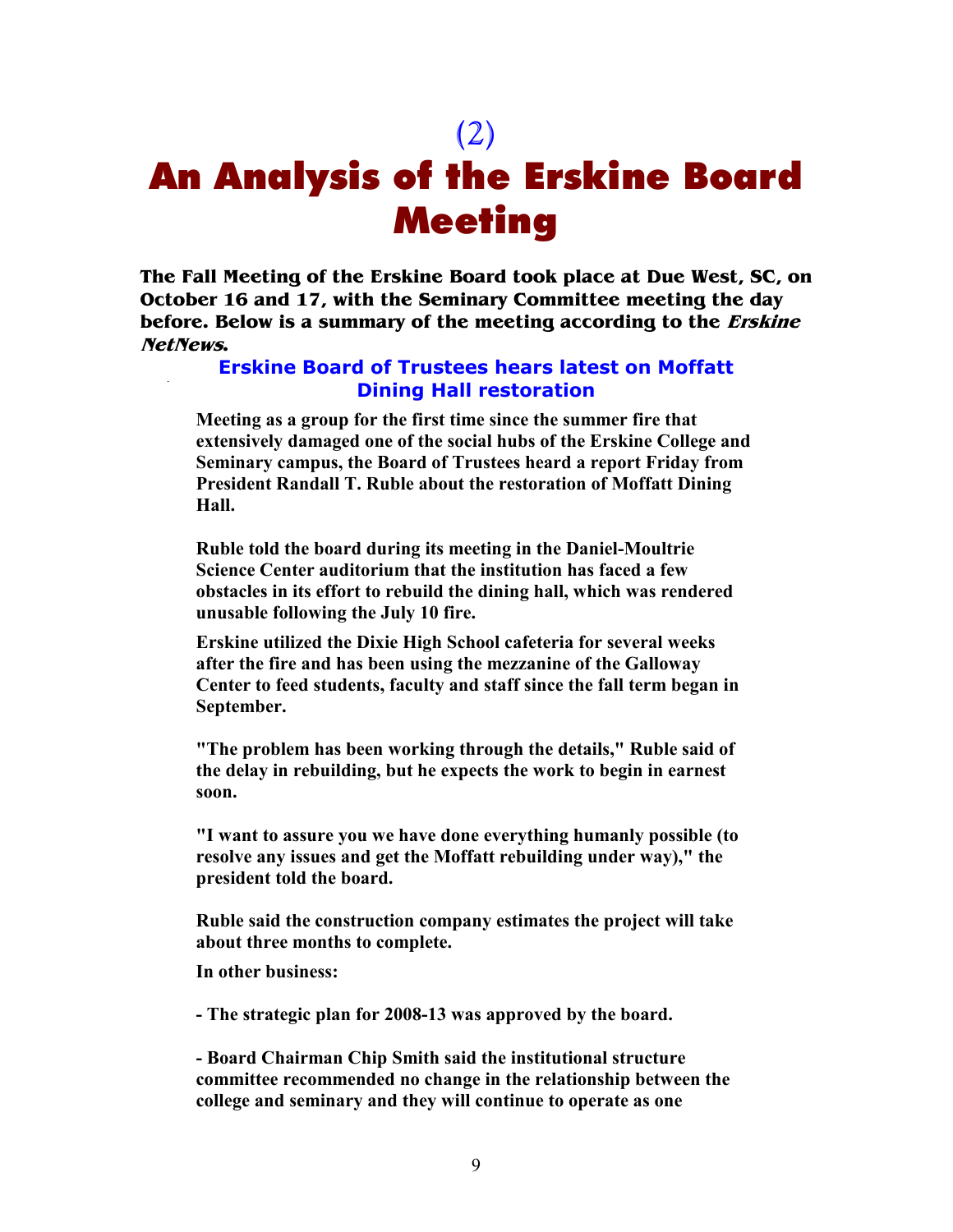**institution.** 

**- The board approved a resolution thanking the Stuart family and the Edward C. Stuart Foundation for its 52 years of funding and administratively supporting the E.B. Kennedy Scholarship program.** 

**- The board approved a revised 2008-09 budget, primarily due to enrollment and student retention issues, and received a report from Treasurer Greg Haselden about the institution's investments.** 

**- Haselden reported that the college is updating its campus master plan in accordance with the new strategic plan and will submit that plan to the finance and facilities committee of the board at its February meeting.** 

**- The board approved granting degrees to students approved by the faculties of the college and seminary for January 2009 graduation.** 

**- Changes in the Donor Gift Policy on 9aming Opportunities were approved by the board.** 

**- Resolutions were approved by the board to create the Dr. Julia Ann Speares Mancino Scholarship Fund, the William C. Caveny Scholarship Fund, the Lee Ward and Eleanor Grier Logan Scholarship Fund and amending the John K. and Lisa B. McGill Endowed Scholarship Fund.** 

**- The next meeting of the board is set for Feb. 9-10, 2009.** 

**Well, the Board of Erskine has met and we in ARPdom are UNDER-WHELMED. Where is the promised report from the Seminary Committee regarding inerrancy, Neo-Orthodoxy, and Professor Burnett and Vice-President Dr. Bush? The Moffatt fire is little more than a small candle compared to the conflagration that rages regarding the life and direction of Erskine Theological Seminary!** 

**Where is a statement regarding the hiring of new faculty? Is Erskine College and Seminary abiding by the most recent stipulations of the Manual of Authorities and Duties? Many in ARPdom do not trust the Erskine Administration. It seems that the course of wisdom is to allay that distrust with documentation and transparency. Would a policy of openness not be a wonderful way to rebuild the trust of ARPdom?** 

**At the meeting of the 2007 General Synod the following two motions were passed.**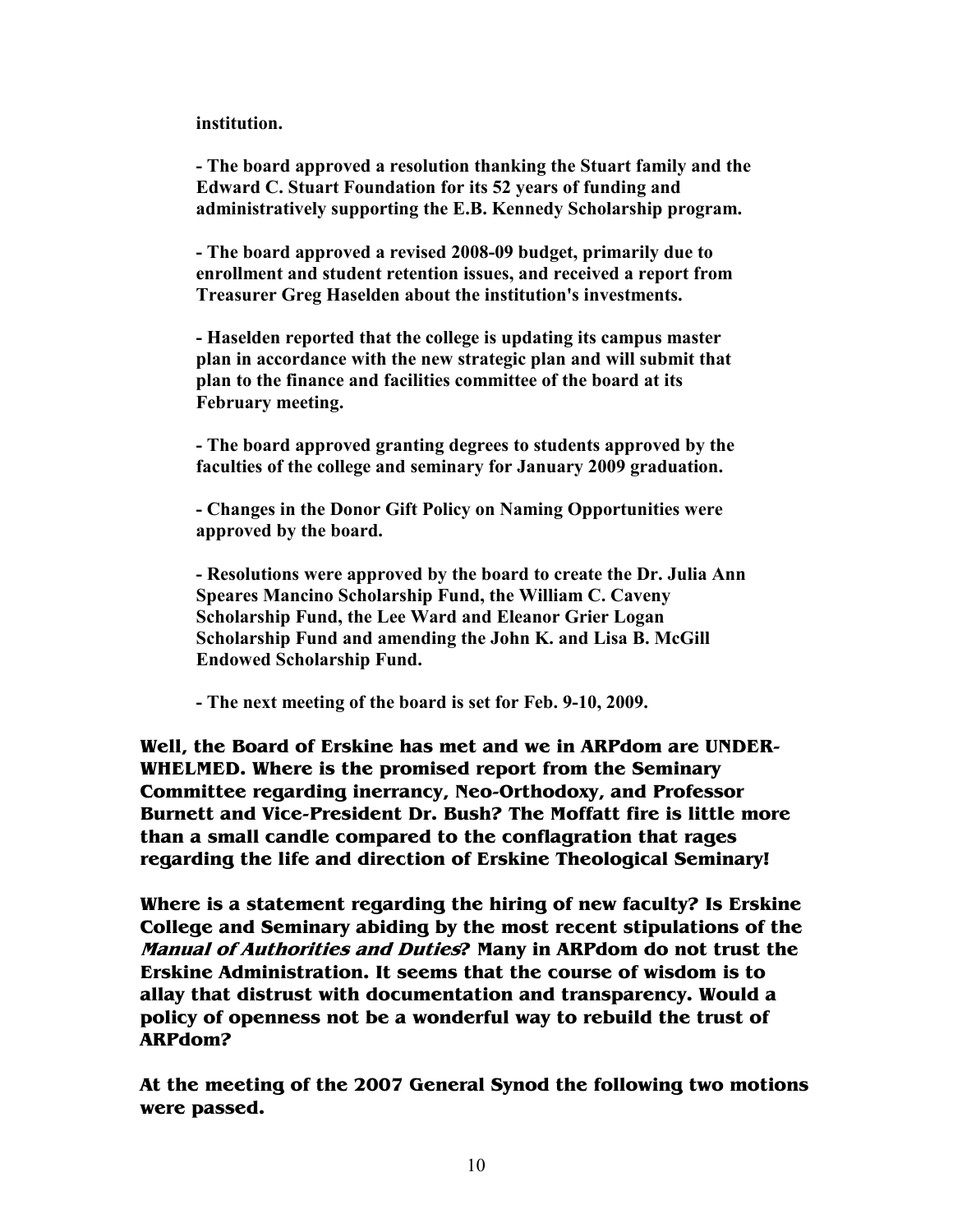#### **First Motion – Minutes of the General Synod (2007), p. 102**

**That Synod call upon the Board of Trustees, Administration, Faculty and Staff of Erskine College and Erskine Theological Seminary wholeheartedly to fulfill the instructions of the General Synod regarding character and mission of the College and Seminary and, in particular, that they carefully and without evasion adhere to the requirement that any newly appointed administrative or teaching employee of any board shall have given satisfactory evidence of their belief in and adherence to the basic doctrines of evangelical Christianity (***Manual of Authorities and Duties 2006, pg. 9)***.** 

#### **First Motion – Minutes of the General Synod (2007), p. 102**

**That the General Synod reaffirm its commitment to the previously approved "Statement of Christian Higher Education" and encourage the committee tasked to produce a new statement, to the end that it will in no way weaken, but in fact will strengthen, the Christian commitment and clarity of the statement;** 

**That the General Synod remind the Erskine President and Chairman of the Board of Trustees of their mandate to implement this philosophy and to maintain the Erskine identity in accordance with it, in ways that are reported to, and verifiable by, the General Synod; and** 

**That the Synod pause to pray for the Lord's present and future blessing on Erskine College and Theological Seminary, its Board of Trustees, and its new president.** 

**The following year, at the 2008 meeting of the General Synod, a change to the Manual of Authorities and Duties was adopted that clarified the position of the ARPC on the authority of the Bible as "inerrant." Does it not seem that wisdom and principled commitment to the ARPC's mission should have motivated the Administration and Board of Trustees to respond to the General Synod with some indication that these actions of the General Synod have been heard "loud and clear," and that every effort is being made to regain the trust and respect of the whole General Synod? APPARENTLY NOT! Many in ARPdom do not trust the chief administrators of Erskine. Many in ARPdom are categorically opposed to the perceived direction and theological biases of the chief administrators.**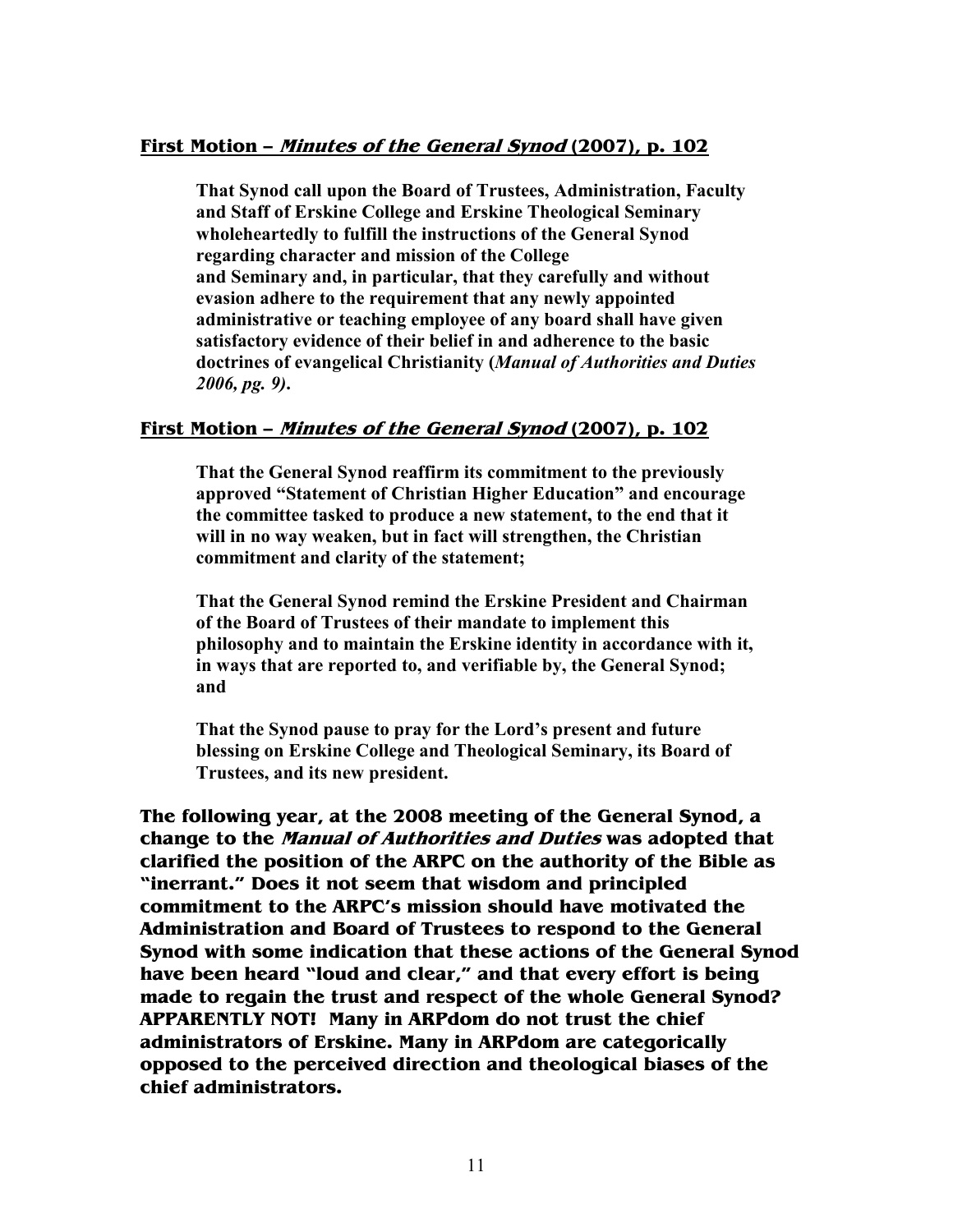**It is interesting that a tight lid has been placed on the Board's actions. At this time, not much is known. But "what happens in Due West doesn't stay in Due West." Some things are known.** 

**1. According to the text of the Strategic Plan, there seems to be great concern on the part of Seminary leadership over "libelous blogs" and "gossip" in ARPdom.**

**The word "libelous" is serious. That is legal tort language. We at ARPTalk are horrified that people are telling lies about our institutions.** 

**We at ARPTalk join with the Erskine Administration and Board in being opposed to that which is "libelous." How can ARPTalk help in tracking down the "libelous" blogs and help in stopping the gossip? We at ARPTalk give and often sign our names to what we write.** 

**We at ARPTalk envision ARPTalk as an e-magazine; however, at this time, ARPTalk is probably not much more than a small enewsletter. There is a blog site that posts ARPTalk, but ARPTalk is not a blog. The blog site that hosts ARPTalk is used archivally, as a posting place for resource materials that would clog up e-mail servers if sent as e-mails and as a convenience for overseas readers and others who find the e-mail delivery difficult to receive or read.** 

**2. It is reported that the Associate Reformed Presbyterian Church is identified as "the host" denomination of Erskine College and Seminary by administrators.**

**One wonders if "host" is the word that Administrators want to use with regard to the ARPC. Isn't a "host" what a parasite feeds on? Is Erskine a parasite that feeds on the ARPC? Matthew 22 has a story about a wedding host and a wedding guest who would not wear the wedding garments that were provided by the host. The offending guest was bound "hand and foot and [thrown] . . . into the darkness, where there will be weeping and gnashing of teeth." One would think that a better choice of words can be found than "host" for the ARPC!**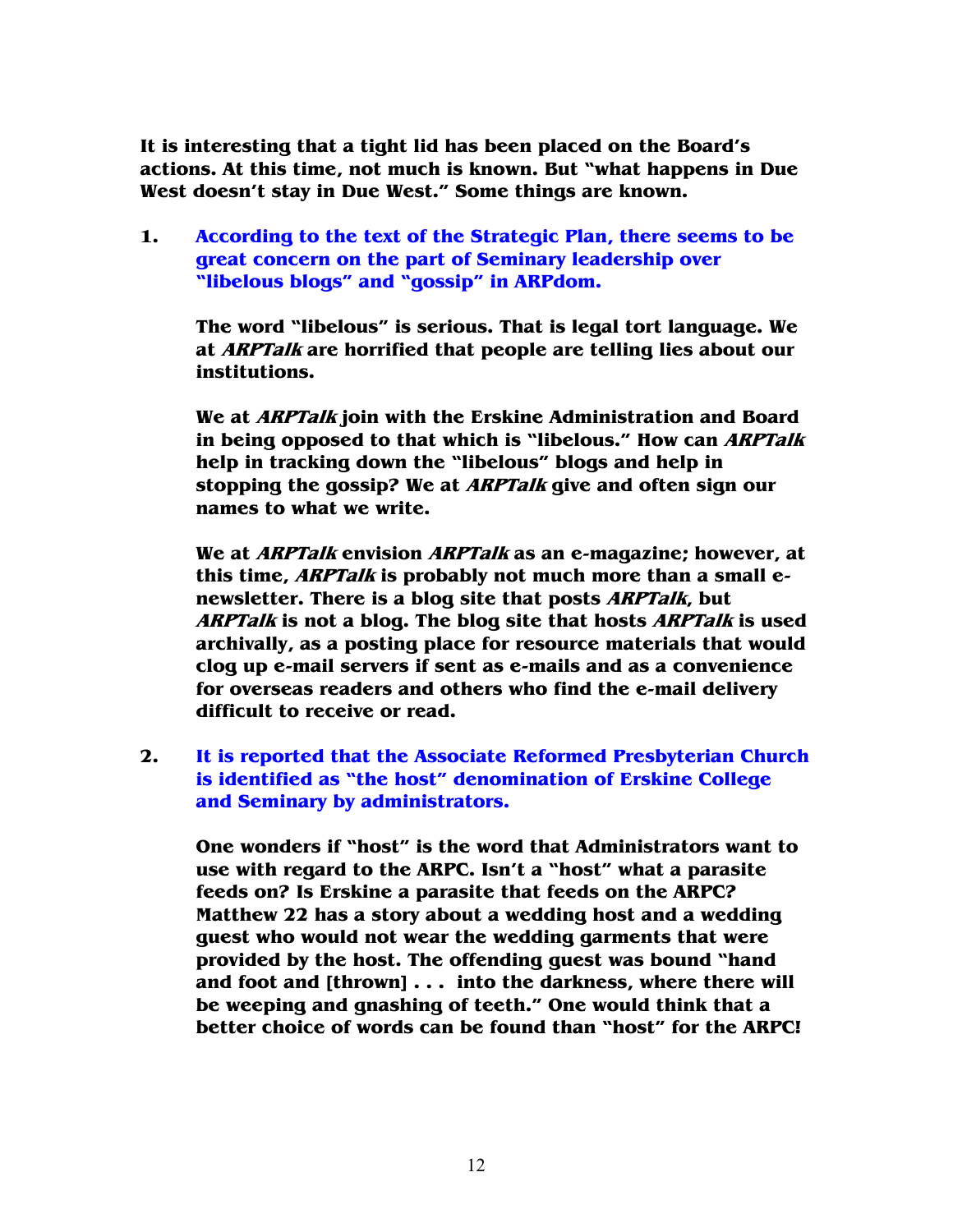**3. The goal of Mr. Gaston, the Executive Vice-President of ETS, is to see ETS the best Presbyterian and Reformed Seminary in the United States.**

**That ain't going to happen! It's unrealistic. That's not the direction ETS is going. RTS in its many sites has 2500 students. Covenant Theological Seminary has more than 1000 students. The 1000 students and academic prowess of Westminster Philadelphia and California are beyond ETS's reach. A goal of parity with Greenville Theological Seminary, Greenville, SC, or Reformed Presbyterian Theological Seminary, Pittsburg, PA, is realistic and achievable, but only if the necessary steps in buttressing the theological foundations of ETS are decisively taken!** 

**The main obstacle to reaching the goal that Mr. Gaston desires is the theological diversity that ETS, under Mr. Gaston's administration, holds as sacrosanct. The major conservative, evangelical, Presbyterian and Reformed seminaries of America are unashamedly "inerrant" in their view of the Bible. The unwillingness of the ETS Administration to remove Barthians from the ETS faculty is self-destructive to Mr. Gaston achieving his goals for ETS. Or is it? After all, what are Mr. Gaston's goals? Conservative, evangelical, Presbyterian and Reformed types are going to look at ETS as a curiosity of pseudoevangelicalism that speaks with warm and fuzzy rhetoric about Jesus but in the end is nothing more than a tasteless stew of academic oddities and mediocrity. Then those conservative, evangelical, Presbyterian and Reformed types will turn to those seminaries that speak clearly about the Bible and its authority. Using the language of Native Americans regarding the actions of the white man in the old western movies, these conservative, evangelical, Presbyterian and Reformed types will say that ETS "speaks with forked-tongue." Indeed, according to letters that were published in the last issue of ARPTalk of ARP seminarians who have chosen to attend other seminaries, that is exactly what they are saying.** 

#### **4. Bush found "not guilty" in DUI trial in Abbeville City court.**

**It seems bizarre that ETS is not tolling the news that ETS Vice-President and PC(USA) minister Dr. Michael Bush was found "not guilty" of his April DUI charge. Why is this not being done?**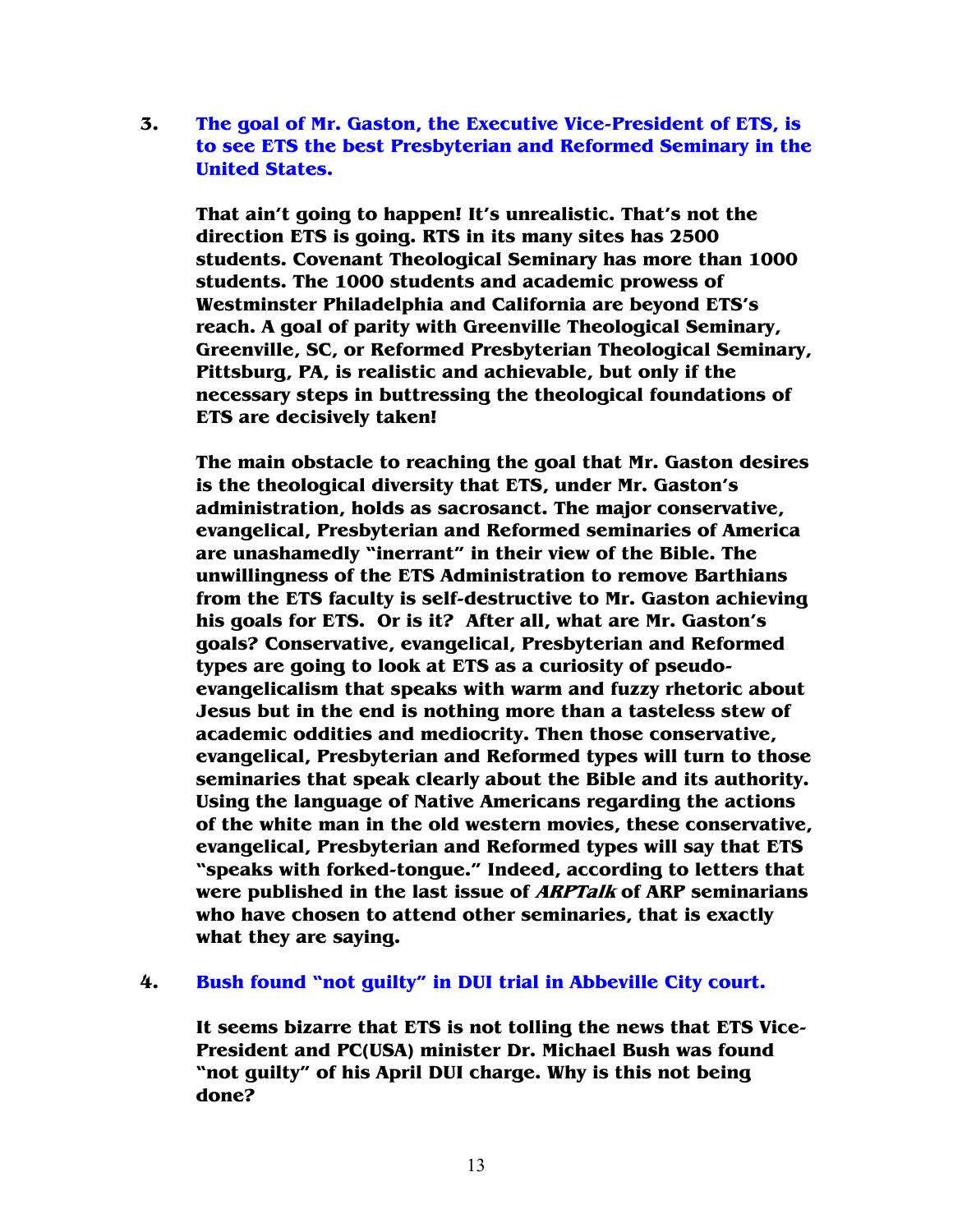#### **5. There is a decline in the number of entering Freshmen at the College.**

**According to sources, the number of entering Freshmen is down at Erskine College. This is the smallest class in a number of years. Is this Freshman class smaller than last year's Freshman class? Alarmingly, this has taken place in spite of the introduction of three new sports programs. Questions need to be asked. What about the "discount rate," the average amount of the total price of Erskine that is discounted through financial aid? Is Erskine's discount rate now around SEVENTEEN THOUSAND DOLLARS? What about the academic quality of the new Freshmen class? Have academic standards been lowered to recruit students? Is Erskine having to pay MORE to get FEWER and LOWER QUALITY students? The author's memory is old and it has been a number of years since he served on the Erskine Board, but the retention rate then was above 60%. Is it now expected to be lower? What does all this mean for the future of Erskine College? Is the Board of Trustees asking these inconvenient questions? If not, why not?** 

#### **6. The debt situation at Erskine is stable.**

**It was reported that the loans that were coming due have been refinanced in such a manner that they will come due incrementally in a manner that can be managed.** 

#### **7. The seminary is focusing to recruit students from the PC(USA).**

**Why does the seminary of the ARPC have this odd obsession with securing a stream of students from the PC(USA)? Is it because the PC(USA) has contributed so much money to ETS in the last five years? Five years ago the John H. Leith Chair was established with a focus on securing students from the PC(USA). In the same five years the ARPC has funded ETS to the tune of about \$1,500,000. One wonders how much money has come in from the PC(USA) to fund the PC(USA)-oriented Leith Chair? Is it fully funded now? If so, was it funded by PC(USA) money? One also wonders how many hundreds of students have come over from the PC(USA) to attend ETS. According to records that were reported to ATS in 1995, ETS had 30 PC(USA) students and in 2005 ETS had 17 PC(USA) students. That's not going up but down, isn't it? Has ETS sold**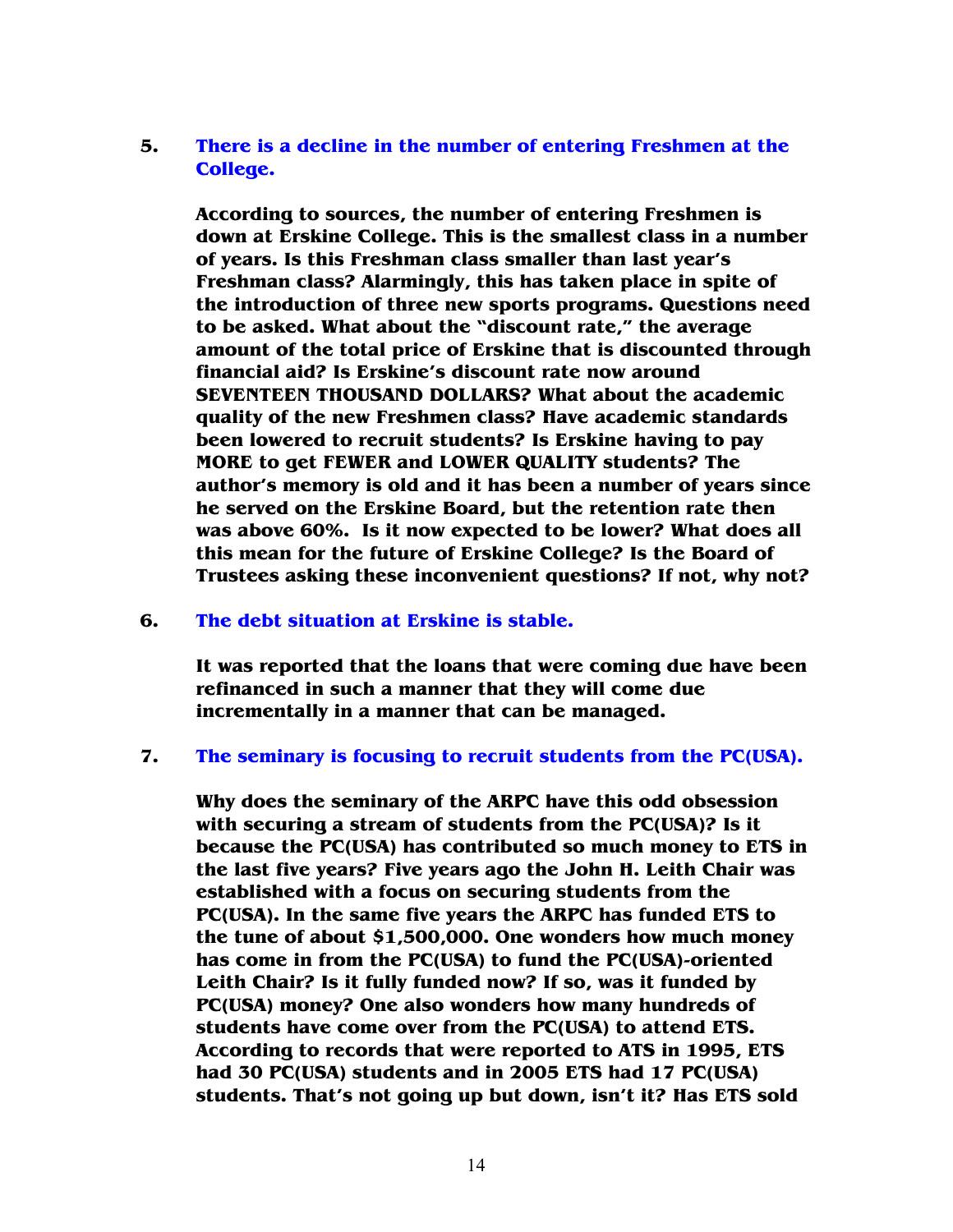**its theological integrity and identity to the PC(USA) for nothing? In the past the legacy of the PC(USA) to the ARPC has been corrupt theology and a patronizing attitude that views the ARPC as a "simple-minded little brother." The gifts of the PC(USA) have been a curse and a plague and a blight and a famine and a fire and a worrisome itch that oozes and stinks. Is it possible that the current leadership of ETS is cozying up to the PC(USA) because it is more comfortable with the PC(USA) than the ARPC?** 

#### **8. The Seminary Committee is split over Burnett and Bush.**

**The Seminary Committee met the day before the Board began its meetings. The Seminary Committee spent most of the day with Dr. Richard Burnett and Dr. Michael Bush, two PC(USA) faculty members, as they were explaining why they believe that the Bible is "without error in all it teaches" but that the Bible is not "inerrant." It makes for a lovely day when theological subterfuge is practiced by professional theologians! If a professional theologian can't explain what he believes about the authority of the Bible in 50 words or less, he is equivocating!** 

**The Committee was able to agree on a report, but the Committee was not really inagreement. The members of the Committee agreed that both Dr. Burnett and Dr. Bush were employed under the terms that affirmed the Bible was "without error in all it teaches" and not the inerrancy position of the 2008 General Synod.** 

**Dr. Burnett teaches courses in systematic theology and ethics. Dr. Bush was teaching courses in preaching but it is reported that his class evaluations were less than stellar, and so he was elevated to the administrative office of Vice-President in charge of development and recruiting in the PC(USA). Thus he can recruit the hundreds of PC(USA) students who desire to flee to ETS.** 

**Do Dr. Burnett and Dr. Bush have no shame? Do not Dr. Burnett and Dr. Bush understand that they are PC(USA) ministers who are guests in the house of the ARPC? Are Dr. Burnett and Dr. Bush unable to see the theological direction that the ARPC is going? It seems that a non-ARP professor who teaches theology and ethics and a non-ARP professor who**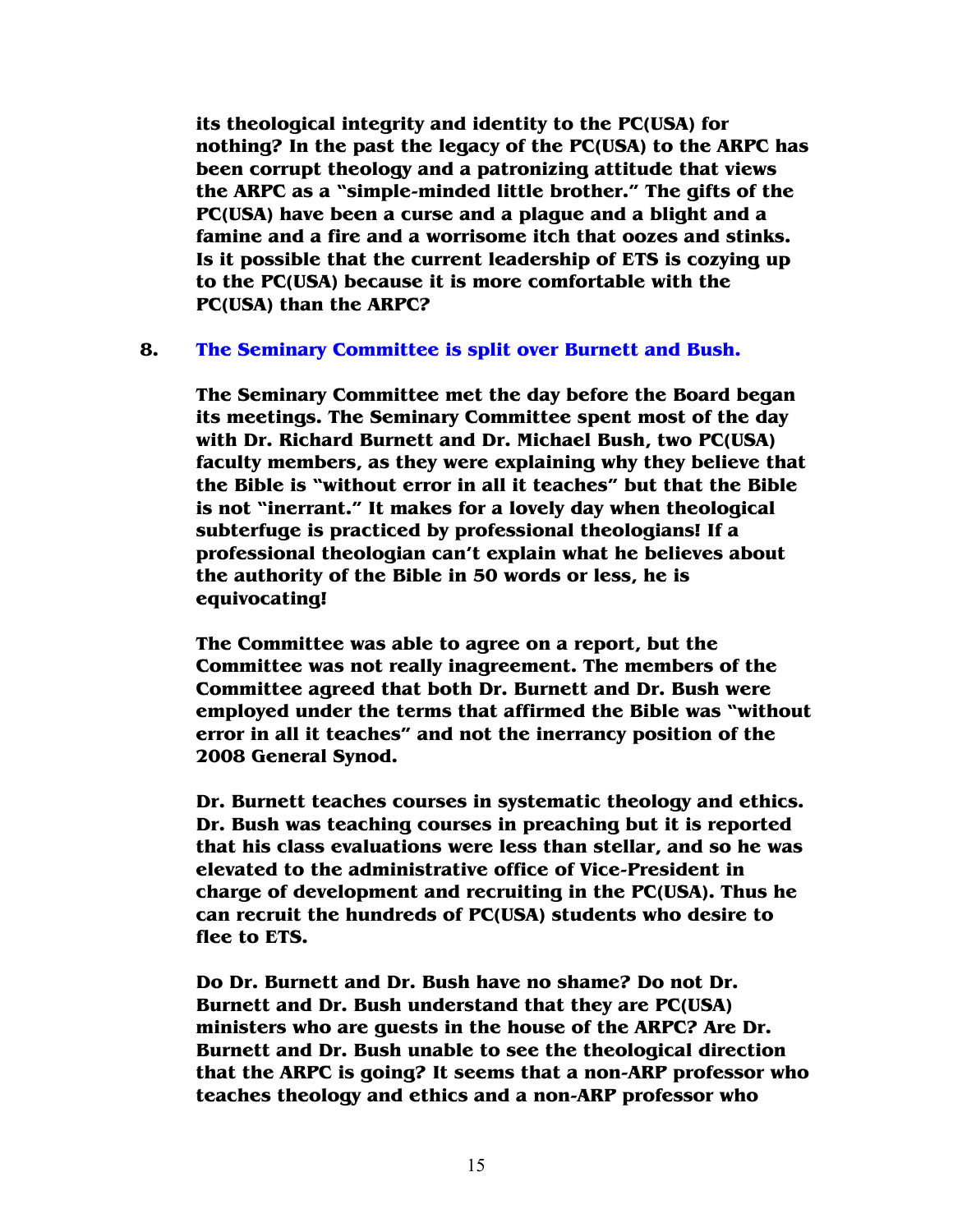**taught preaching, when they see the theological direction of the ARPC and realize that they are not in accord with it, would seek employment elsewhere instead of being causes of conflict in the ARPC. Is it surprising that many in the ARPC wonder about the integrity of these men? What is the driving factor for these men? Is it self-interest or something else? Is it surprising that many in ARPdom wonder as to the wisdom and direction of the ETS Administration?** 

**Why are the actions of the Erskine Board, especially the Seminary Committee, being kept under wraps? Does this mean that the actions will later be revealed in the Synod packet in May and what we in ARPdom will see is a fait accompli with the General Synod expected to give it a "rubber stamp?"** 

**These are some of my thoughts,** 

Charles W. Wilson)

**Charles ("Chuck") W. Wilson** 

**(continue to article 3)**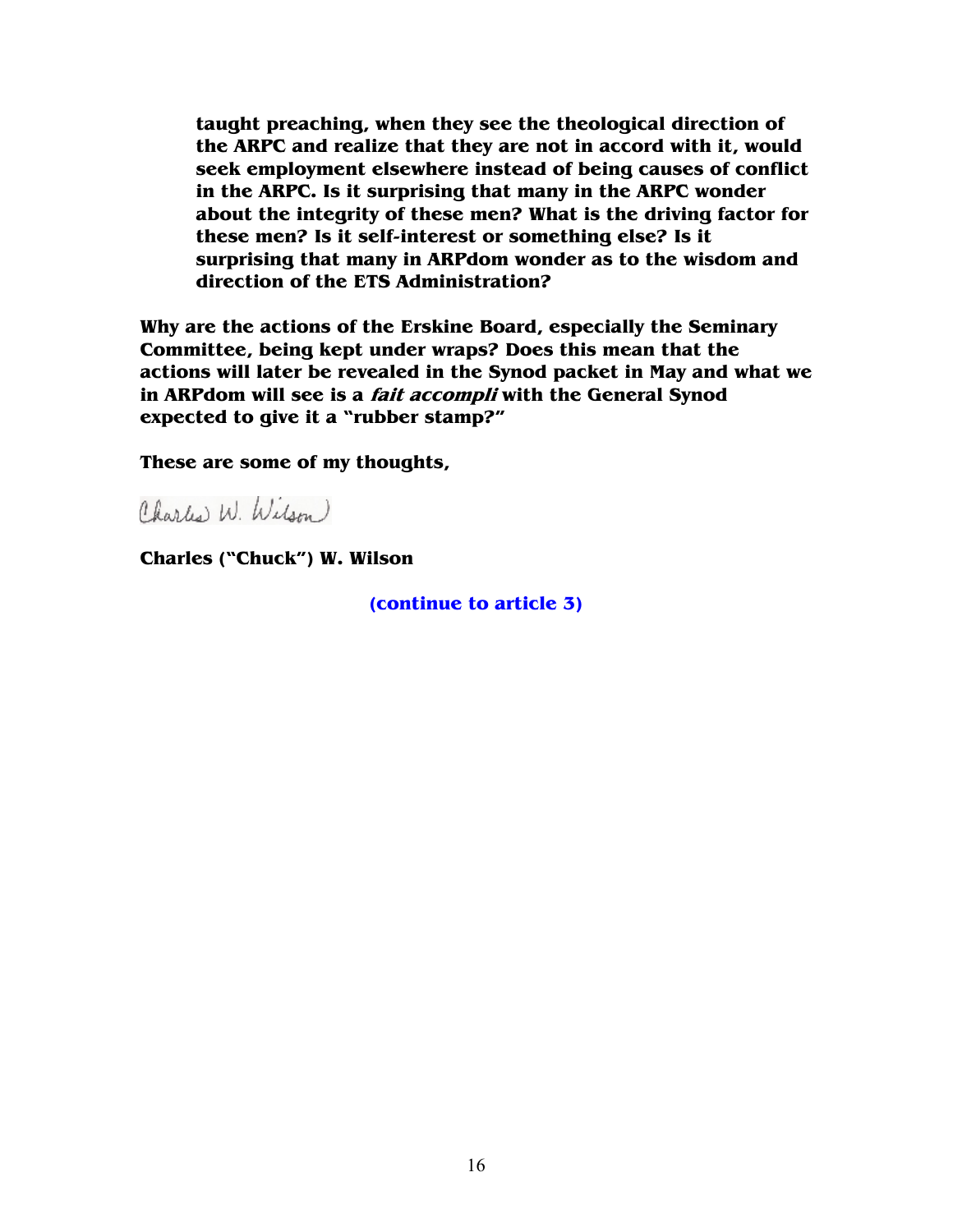(3)

### **A Modest Proposal for the Reformation of Erskine Theological Seminary**

**The title of this article indicates that Erskine Theological Seminary is in need of being saved, changed, fixed, repaired, and/or mended. It is the contention of the writer that there are fundamental fissures in the essential fabric and foundation of ETS that must be addressed for the sake of the health, and perhaps for the preservation, of both the seminary and the Associate Reformed Presbyterian Church.** 

#### **The Justification for ETS**

**In the past what are the roles that ETS has played for the Associate Reformed Presbyterian Church? There are more than two, but there are two very important roles.** 

**The first role that ETS has played is that of an educational institution for the training of ARP ministerial candidates. ETS has been the place where homegrown candidates and proselyte candidates have traveled for theological education. In the past, most ARP ministers have shared that common professional education experience.** 

**The second role, the primary role that ETS has played for the ARPC, is, through shared education and social experiences of ministerial training, the defining of the theological foundation and social ethos of the ARPC. This has been the legacy of the lives and ministries of the ministers of the ARPC who have been trained at ETS.** 

**In the past, through the educational experiences at ETS, our ministers have been introduced to one another; lifelong friendships have been established; life experiences have been shared; concern for one another has been developed; professors who were the "Fathers of the ARPC" have been heard, respected, trusted, and shared; an orthodox theology and a particular ecclesiology that were comfortable to all have been forged; and a common social and theological language has been developed. In the past ETS experiences were the grounds for defining, finding, disseminating,**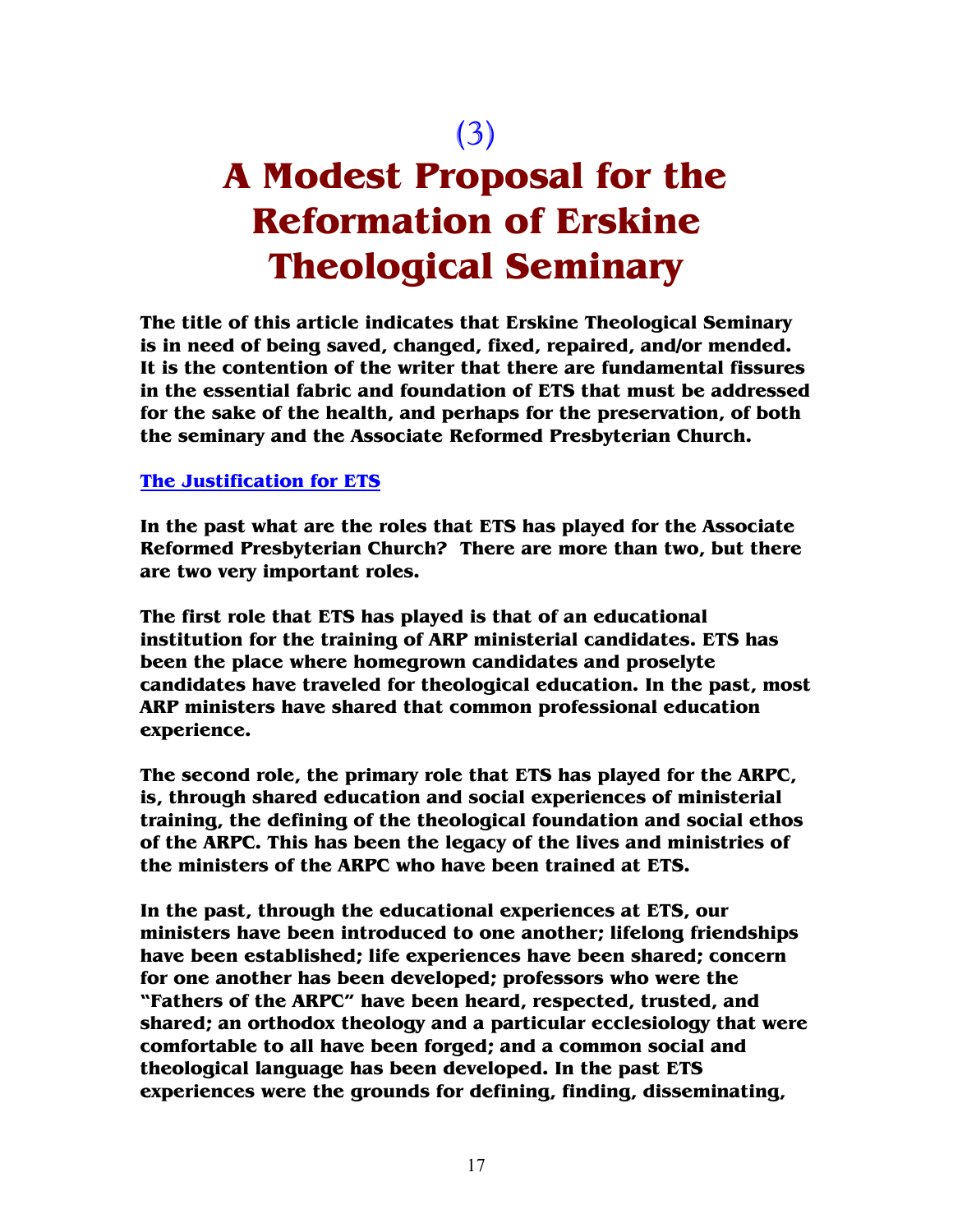**and continuing the ARP identity. This did not mean that there were no non-ETS trained ministers in the ARPC. Nor does it mean that non-ETS trained ministers were unwelcome in the ARPC. But it does mean that the ETS influence was the dominant, defining, and driving force.** 

**The above factors are no longer operative. ETS is no longer "the seminary of the ARPC." ETS graduates are now a minority and, among the most recent ARP ministers, a small minority.** 

**Many factors have led to this unsettling situation. Not the least is the distrust of ETS theologically. Many in the ARPC look at ETS theologically as a pale reflection of a PC(USA) seminary—just 25 years behind. Many in ARPdom wonder why ETS has a preoccupation with the PC(USA). The professors of ETS are no longer respected as "the Fathers of the ARPC." Many of them are not even ARPs. Many in the ARPC view some of the professors at ETS as heterodox and a danger to the very life of the ARPC.** 

**All this portends ill for the ARPC. There must be an ARP Reformation at ETS. For the sake of the life of the ARPC, this MUST happen. ETS CAN once again become the place where the majority of ARP ministers are trained. ETS CAN once more be a place where the future identity of the ARPC is forged out of the lives of our ministers. If this does not happen, the ARPC as a denominational entity may dim and wink out in the next two decades. ETS CAN and MUST be fixed now! The time for Reformation is now!** 

#### **Six Modest Proposals for Reformation**

**The following list is not an exhaustive list. It's the beginning of a discussion. ARPTalk invites readers to join in the making and defining of this agenda for change. Your responses are invited and desired. The following are six modest proposals for beginning an ETS Reformation.** 

**1. Disassociate ETS from Erskine College and re-organize ETS with its own Board.**

**There are many cogent reasons for separating Erskine College and ETS. Not a single one of them is going to be welcomed by the present Erskine Administration or Board. This idea is too disruptive to the Empire of Due West.**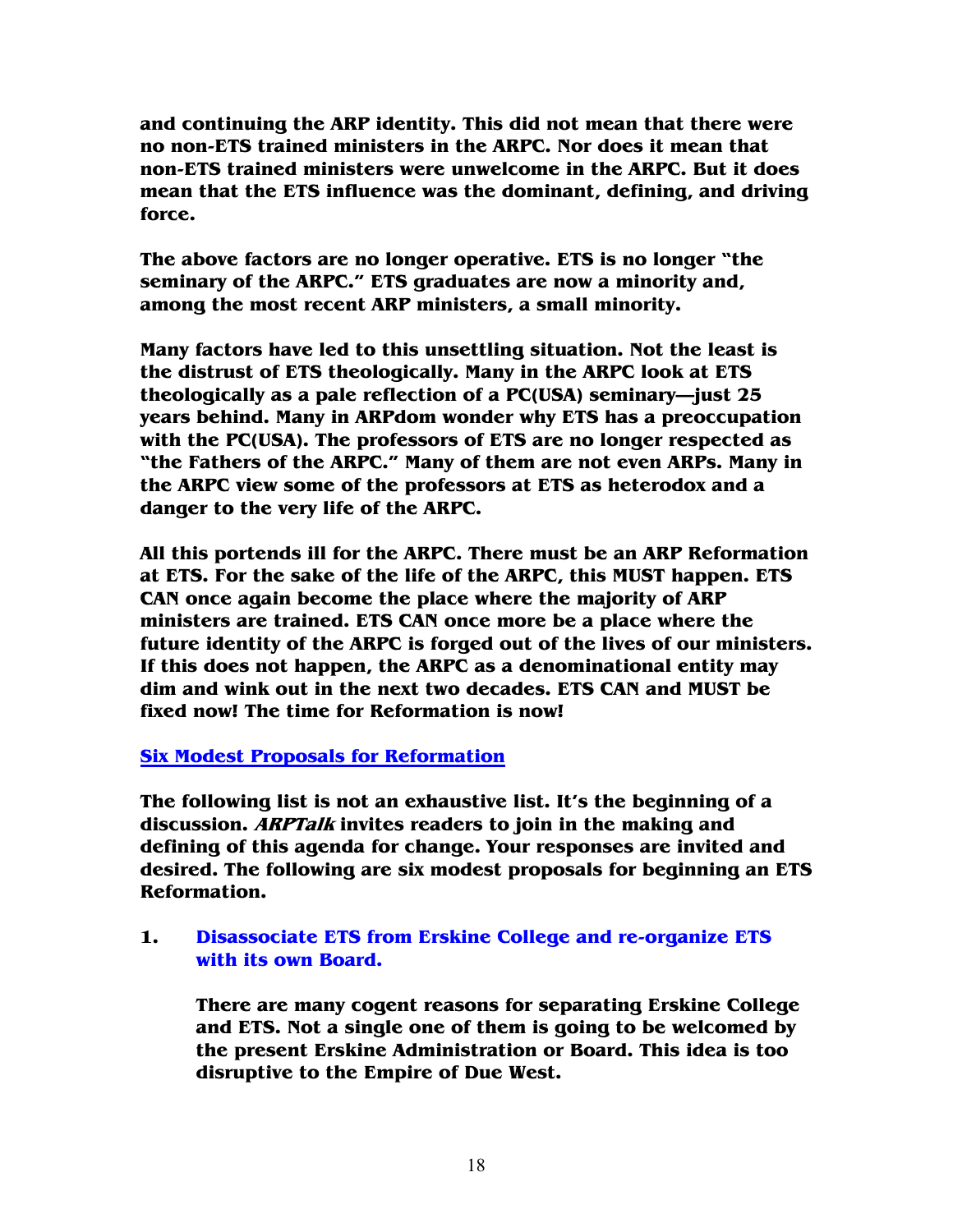**The first argument for separating the college from the seminary is the obvious differences between a college and a seminary. Erskine College deals mainly with students who are in their late teens and early twenties and are resident students. The average seminary student is 30 years old or more, has a family, a job, and commutes about an hour or more to classes.** 

**A second argument for the separation of the college and the seminary involves oversight. The present Board makeup does not give proper oversight to the seminary. For six years this writer watched the non-oversight of the seminary by the Board. In six years the seminary activities may have been given two hour's attention by the whole Board, and at times the Seminary Committee did not even have enough members present to meet. Much time was spent on the remodeling of the snack shop and a climbing wall—seminary students were simply ecstatic over these. Much time was spent on college student activities that involved sports—once again, this was not high on the priorities of the seminary students. In the present strategic plans there is much concern over the relations between college and seminary. That divide is not going to be closed. One does not cross a dog and horse. The genetic differences are too great. The differences between college and seminary are even greater. When both are under one Board, one is going to be the "red-headed step-child." The seminary is the "red-headed step-child." And the life and identity of the ARPC that hangs on the health of the seminary cannot allow for the seminary to be a "red-headed step-child."** 

**A third argument for the separation of the institutions involves the endowment. A commingling of funds is problematic. In time the fungible nature of money is going to lead to accusations and problems for the General Synod to sort out. Separate boards do not have this problem with the fungible nature of money between the two institutions.** 

**Probably the major arguments against the separation of Erskine College and ETS involve the aggravation of the task and the funding of the institutions. The aggravation of the task is not a major issue. Administrators need something to do in order to justify their jobs. The funding of the institutions is another matter. So far in the studies that have been done, the Erskine people have declared the task too expensive.**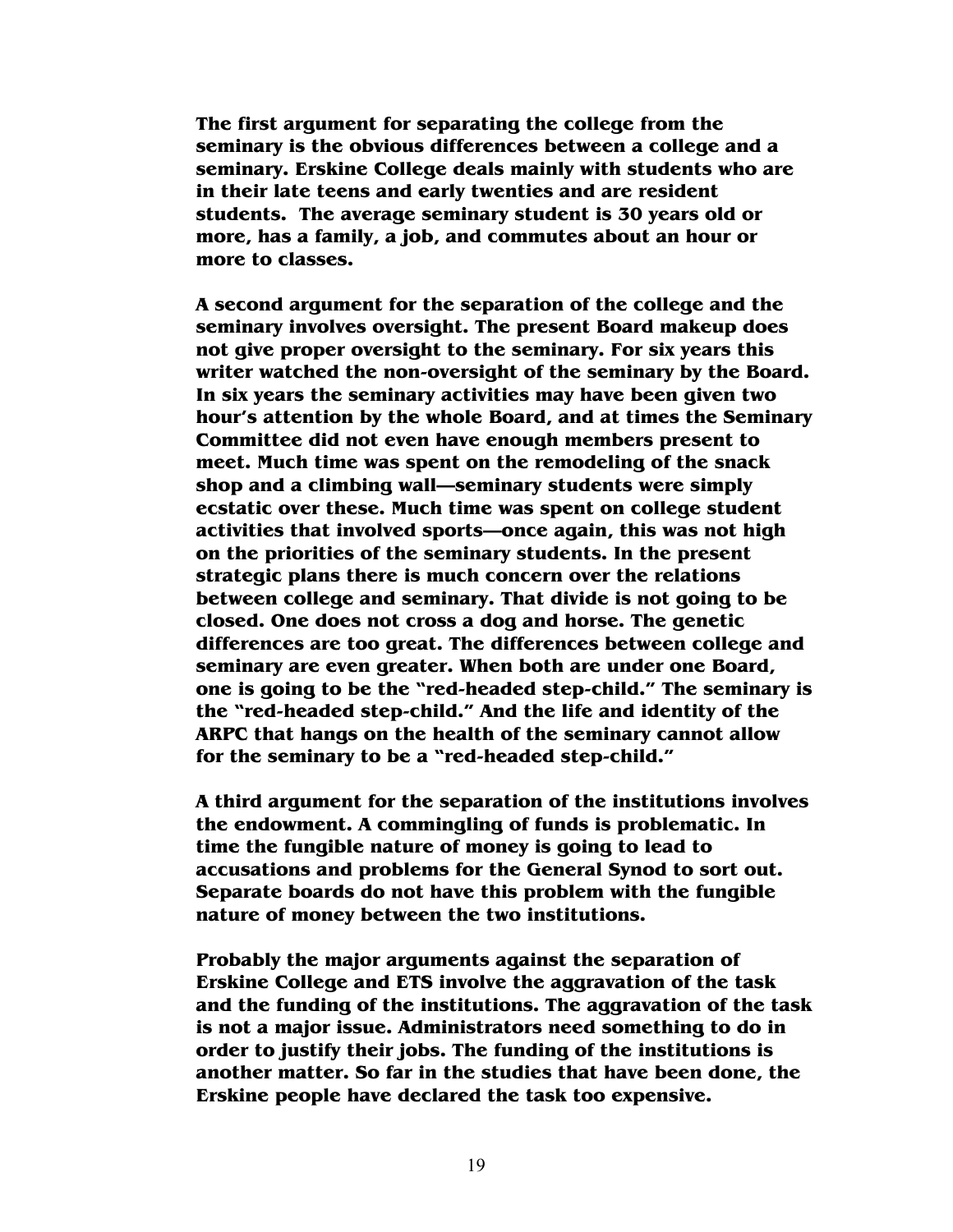**Amazingly it has not occurred to the Erskine people who have conducted the studies to ask the rank-and-file of the ARPC what they think of the matter. When the writer was on the Board the idea of opening a Columbia Extension was looked on financially as "a bridge too far." Why don't they ask the ARPC if the financial issue of separating the college and seminary is "a bridge too far?"** 

#### **2. Move ETS from Due West, SC, to Columbia, SC.**

**Why would any right-minded person want to attend ETS in Due West, Abbeville County, SC? Remember, the average seminarian is over 30 and has a family.** 

**Where is the seminarian to find affordable housing? Where is the seminarian to find a part-time job? Where is the seminarian to find churches in which to preach? Where is the spouse of the seminarian to find a job? Where are the children going to attend school if Dixie High School is not an acceptable option? Where is the seminarian to find the nearest grocery store? Where are the seminarian and the family of the seminarian going to find close medical treatment? Where is the seminarian to buy medication? Where can the seminarian and the seminarian's family find a movie theater for entertainment? Indeed, Due West is not the end of the world, but it is close!** 

**A Columbia, SC, site for ETS will provide everything that the Due West site doesn't provide. By moving ETS to Columbia the seminary immediately loses its "Hicksville" appearance.** 

#### **3. Clarify the mission of ETS to the ARPC and to the greater church.**

**This is not a matter of brain surgery. Is ETS the seminary of the ARPC? Is the primary mission of ETS the ARPC? Is the task of ETS the training, care, and development of the ministers of the ARPC? If the answers to these questions are no, then why does the ARPC need ETS? Is it because the ARPC wants to throw \$300,000 per year to the wind?** 

**ARPTalk is not xenophobic in advocating these measures. The secret of ETS's future growth and prosperity is in faithfulness to the mission laid out by the ARPC. The idea of turning people**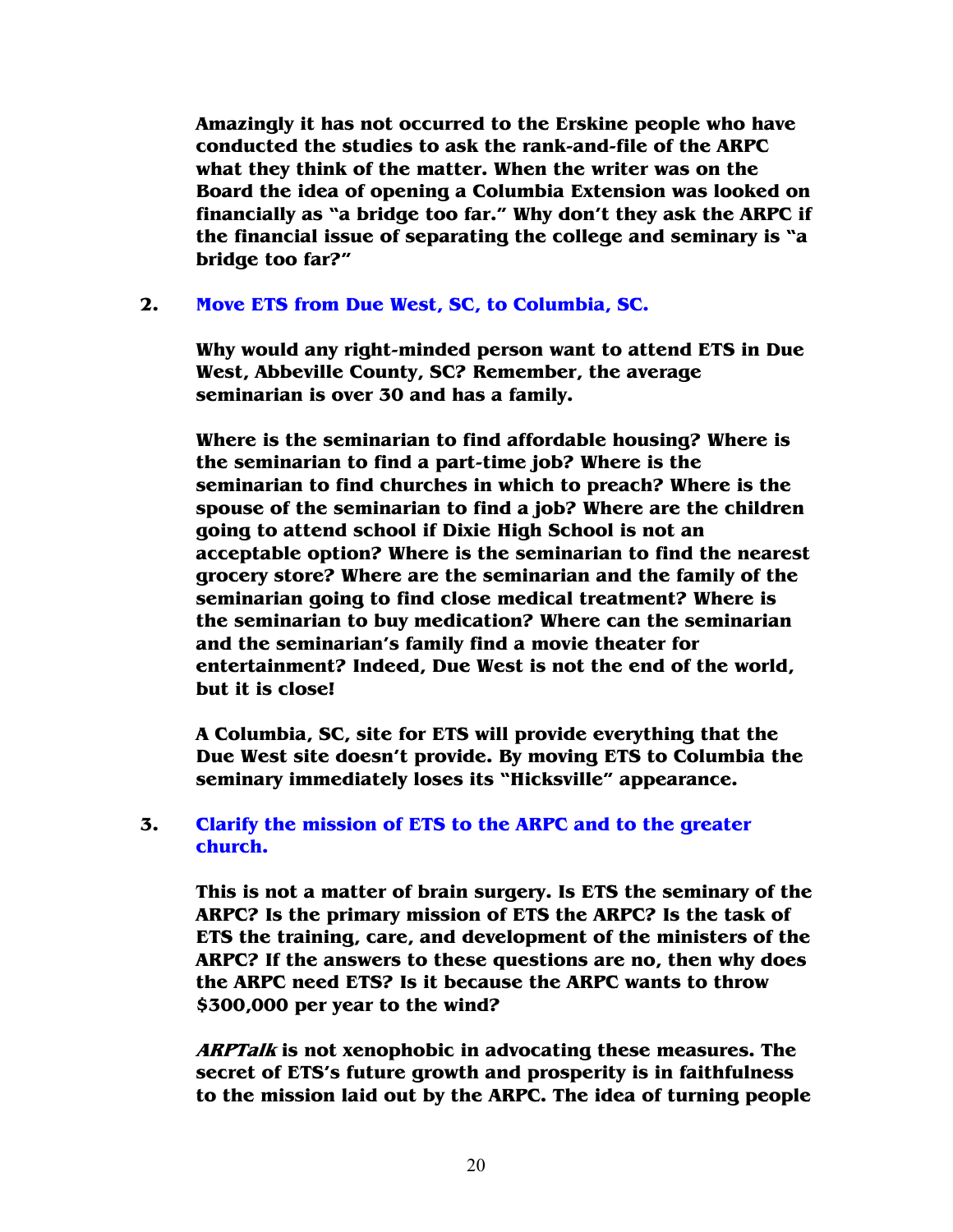**away is not the point of these arguments. ETS should be open to all who want to come and be educated and blessed by what they receive in the classrooms of ETS. The point is that the Administration of ETS must disabuse itself of the notion that ETS has to become a theological prostitute in order to attract students. Integrity has a magnetic character that mesmerizes and attracts the greater church. Just look at the success of Covenant, RTS, and Westminster seminaries.** 

#### **4. Provide directives that all ETS professors must be ordained ministers with some pastoral experience.**

**This proposal speaks for itself. Seminaries exist primarily for the education and care of ministerial candidates. Those who are tasked with training ministerial candidates cannot do that unless they have some experience in the ministry of a local church. Certainly there are exceptions, but a professor who does not want or feel the call to ordination for the ministry does not need to be teaching in a seminary. The calling for that individual is the academic arena of the college or the university. A ministerial education is academic, but academics are not the focus. Once again, the focus of a seminary is the local church ministry. Apart from this a seminary does not have a reason to exist.** 

#### **5. Provide directives that all ETS professors must be ARPs who are members of and answerable to an ARP presbytery.**

**This certainly will cure many of the problems that have arisen over the years regarding ETS professors. The problems that many in ARPdom have had with ETS professors have been with those who are not ARPs. Primarily, if not exclusively, the problems have arisen with PC(USA) professors—and, to be even more specific, with Barthian professors. A professor who is not willing to become an ARP does not need to teach as a "tenured professor" in the seminary of the ARPC. The argument against this is that it is not "nice" to do and that good professors will be missed. That's a lame argument. There are many more Ph.D.s in theology, church history, New Testament, Old Testament, and other seminary related disciplines than there are jobs.** 

**Is it too much to expect that Doctors of Theology at our seminary should be the "Fathers" of our General Synod? The**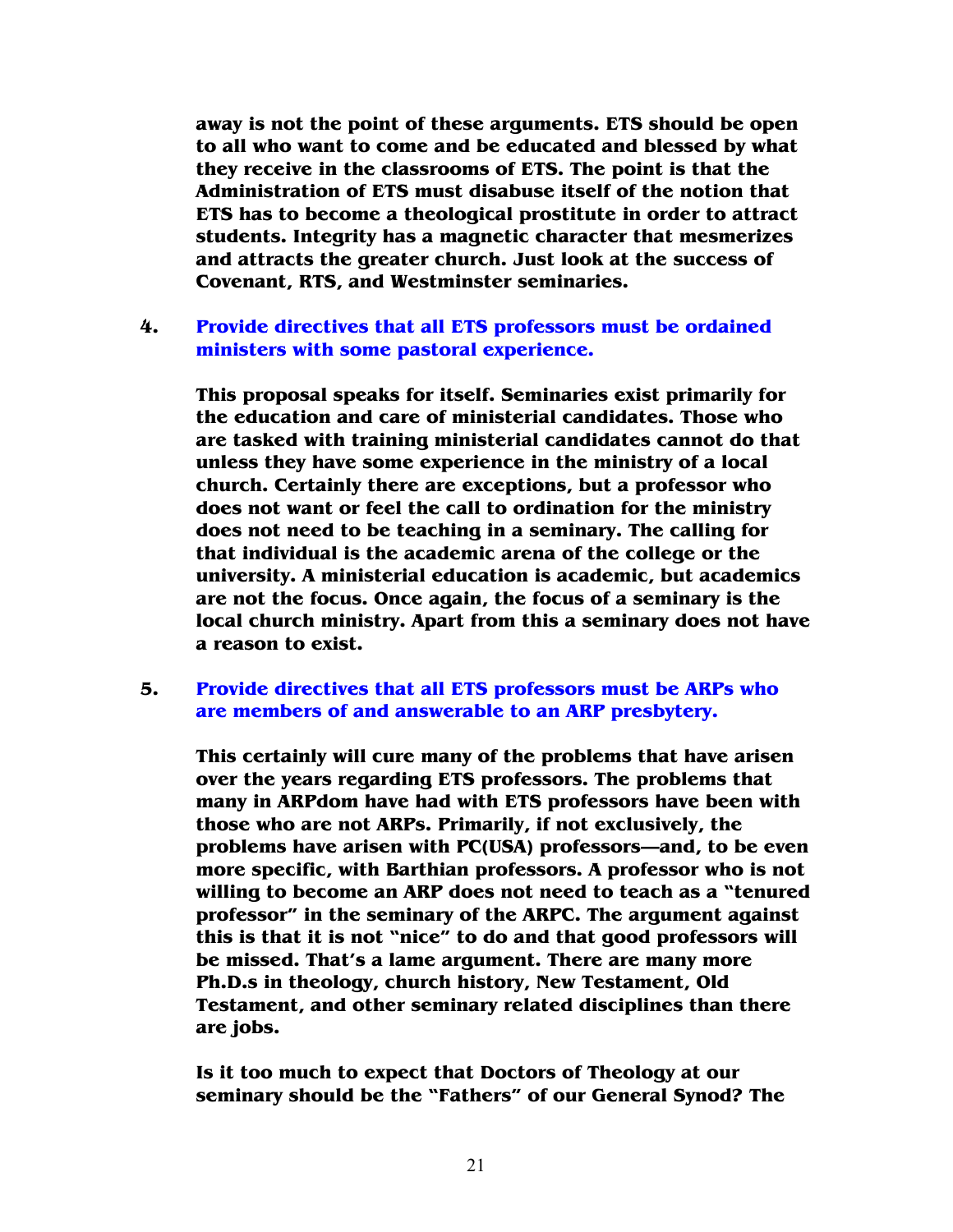**ETS professors who are not ARPs are not seen at our Presbyteries or our General Synod. They are a mystery to ARPdom. No wonder there is distrust and discord between our seminary and our General Synod. The truth of the matter is that our seminary is not really OUR seminary!** 

#### **6. Provide directives that all ETS professors must be examined before General Synod and are called by General Synod.**

**Here is a good ARP trivia question: Who was the last ETS professor examined on the floor of General Synod and called by General Synod to be a professor at ETS?** 

**Examined and called by General Synod! Isn't that a marvelous way to examine and call professors for ETS? This method would ensure that the ETS professors would have the confidence and respect of General Synod. What a way to promote ETS! If such a method were re-instituted perhaps the professors of ETS would once again be seen and heard in our Presbyteries and in the General Synod as "Fathers" of the Church.** 

**Once again, who was the last ETS professor who was examined by and called to ETS by the General Synod? We don't have to go back to find the answer to this question in the 19th Century. The answer is Dr. Ray King.** 

**The reason that we changed our procedure is because we wanted to be like the seminaries of the "big" denominations. Well, what has that gotten us?** 

**There is a story in Aesop's fables about a frog in a stream who one day saw an ox at the stream's edge drinking. The frog admired the ox and so wanted to be like the ox.** 

**But the frog was just a frog and he was small. But he knew that he could puff himself up and make himself larger in the mating season. So the frog reasoned that if he continued the puffing up process without breaking out and making his croaking sound he could blow himself up as large as the ox. And so he began to puff himself up. Larger. Larger. Larger. Then the frog's skin ruptured and the frog indeed croaked and was no more.**